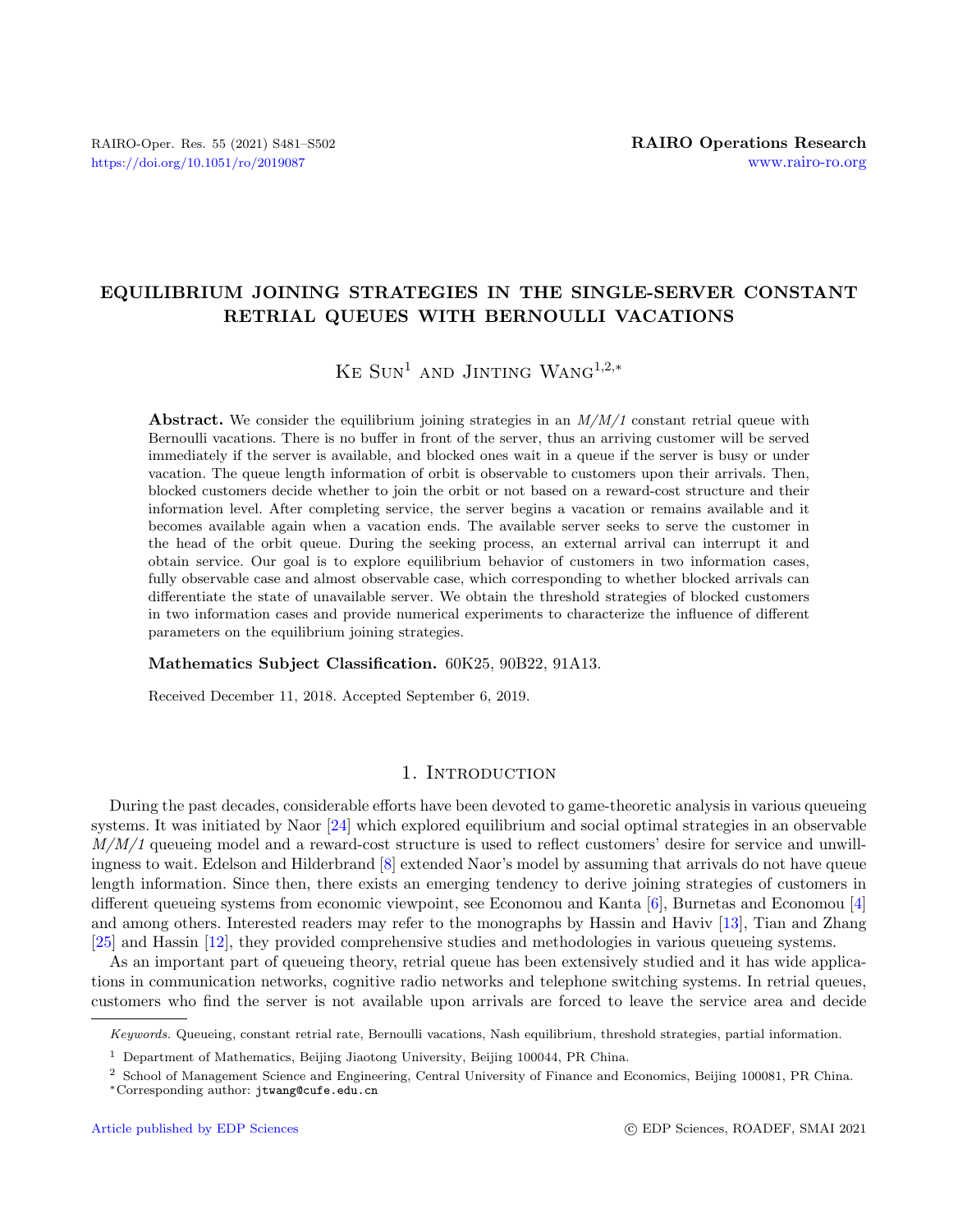#### S482 K. SUN ET AL.

whether to join a virtual space called orbit or not, then customers in the orbit repeat service requests after random time until succeed. The pioneering work of retrial queues can be found in Cohen [\[5\]](#page-20-5), Falin [\[9\]](#page-20-6), Falin and Templeton [\[10\]](#page-20-7), among others. The constant retrial policy in queue was introduced by Fayolle [\[11\]](#page-20-8), in which a telephone exchange system was modelled as a retrial queue with FCFS (first-come first-served) discipline in the orbit. Subsequently, more complicated queueing systems with this policy has been studied, see Artalejo [\[1\]](#page-20-9), Martin and Artalejo [\[23\]](#page-21-2), Wang et al. [\[27\]](#page-21-3), and among others. It is quite practical in real life, for example, in communication protocols, the inter-retrial times are controlled by service center. Then, blocked customers may leave their detailed contacts and available server seek customer in in orbit and provide service to the head of the queue.

Besides, queueing systems with vacations have been extensively studied, and the earliest work on vacation queue with Bernoulli scheme was presented by Keilson and Servi [\[14\]](#page-20-10). They focused on the system where a sever begins a vacation directly if the system is empty after a service completion, but if there are still customers in the system, it takes a vacation with probability q or continues to work with probability  $p (p = 1 - q)$ . Once a vacation ends, the server turns to busy if the queue is not empty; otherwise, it waits for new arrivals. This discipline occurs frequently in real life, in which the server has to operate additional jobs after service such as system maintenance, trouble-saving or just off-the-line periodically. We can find the related applications in multitasking operating systems of computer networks, production and quality control problems, etc., see Kumar and Madheswari  $[16]$ , Kumar *et al.*  $[18]$ ,  $[19]$ , Li *et al.*  $[21]$ , and among others.

However, majority of works in vacation queues with retrial policy are devoted to performance analysis and stochastic decomposition, and the game-theoretic analysis is few. The combination of Bernoulli vacation queues with constant retrial policy in queueing analysis can be found in Kumar and Arivudainambi [\[15\]](#page-20-14), Kumar et al. [\[17\]](#page-20-15) and Zhou [\[30\]](#page-21-5). Moreover, Kulkarni [\[20\]](#page-20-16) introduced a single-server retrial queue and explored coop-erative and noncooperative strategies for two types of customers. Economou and Kanta [\[7\]](#page-20-17) studied an  $M/M/1$ queue with constant retrial policy and derived customers' equilibrium strategies as well as the social and profit maximization problems. Wang and Zhang [\[26\]](#page-21-6) investigated equilibrium and socially optimal joining strategies in single-server retrial queue under differen information levels. To learn more equilibrium analysis of constant retrial queue see, for example, Economou and Kanta [\[7\]](#page-20-17), Zhang et al. [\[29\]](#page-21-7) and Wang et al. [\[28\]](#page-21-8). Liu and Wang [\[22\]](#page-21-9) considered customers' behavior in constant retrial queue with Bernoulli vacations discipline.

In this study, a single-server constant retrial queue with Bernoulli vacations is analyzed. For example, data transmission is common in network service system, and often they were determined by Transmission Control Protocol (TCP), see the related application in Avrachenkov and Yechiali [\[2\]](#page-20-18) and [\[3\]](#page-20-19). The constant retrial discipline in our paper is a subcase with buffer  $N = 1$  in [\[2\]](#page-20-18) and [\[3\]](#page-20-19), that is, data in transmission which find busy server will join and wait in a queue in the orbit, then the head of the data repeats service request with an exponential rate  $\theta$ . In addition, virus scanning is a necessary maintenance method to keep the function of the system well, after each data processing, the server takes a vacation to do virus scanning with probability q and resumed to be available with probability  $p$  ( $p = 1 - q$ ). To the best of the authors' knowledge, studies of the equilibrium behavior of blocked customers in constant retrial queue with Bernoulli vacations do not yet exist so far. Therefore, it is the aim of the present paper to study the strategic behavior of arrivals under different levels of information, where the information refers to the state of unavailable server.

The rest of this paper is structured as follows. Section [2](#page-1-0) briefly describes the model and gives some preliminary notations. In Section [3,](#page-2-0) we derive the corresponding equilibrium threshold strategies of arrivals in the fully observable case and the almost observable case. Section [4](#page-16-0) presents some numerical examples to show the effect of information and parameters on the customers' equilibrium behavior, and finally, some conclusions are presented in Section [5.](#page-20-20)

#### 2. Model description

<span id="page-1-0"></span>We consider a single-server constant retrial queue, where the server takes vacations with Bernoulli schedule after each service. That is, after each service completion, the server continues to be available with probability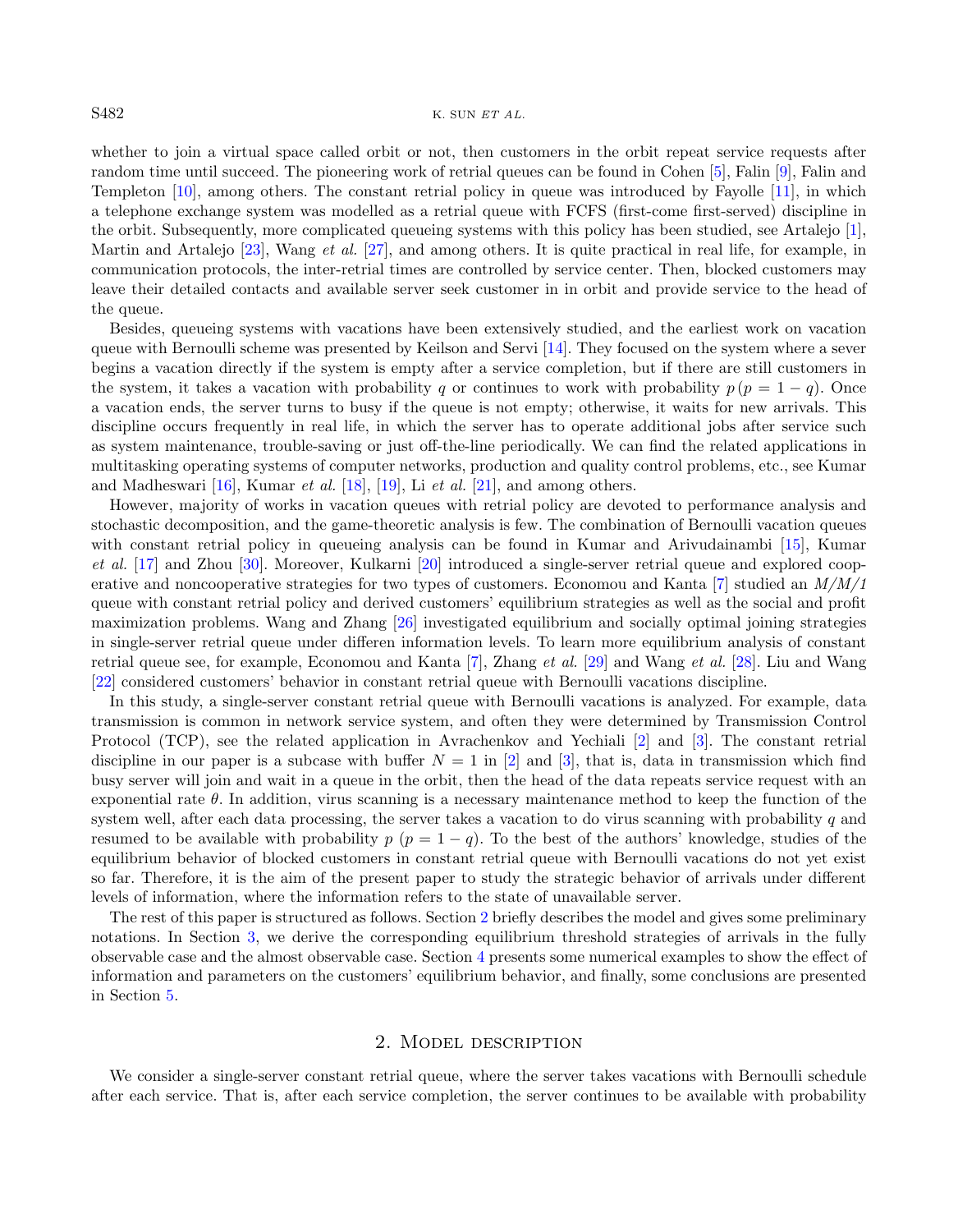p and takes a vacation with probability q, where  $p + q = 1$  (we adopt  $p \in (0, 1)$  to rule out trivial cases). Each vacation period is exponentially distributed with parameter  $\gamma$ , after vacation, the server becomes available. Potential customers arrive in Poisson process with rate  $\lambda$ , and the service rate is exponentially distributed with  $\mu$ . Customers find available server upon arrivals get service immediately and there is no waiting space for blocked arrivals (who find unavailable server, busy or under vacation). These blocked customers are forced to leave the service area, and then decide whether to join an infinite retrial orbit by leaving their contact details or not. The idle server seeks the head customer in the orbit with an exponential rate  $\theta$  and provides service to him if he was searched before an external arrival. Therefore, blocked customers in the orbit are served according to FCFS (first-come first-served) discipline. Finally, we assume that the inter-arrival times, service times, vacation times and retrial times are mutually independent.

We denote the system state by a pair  $(N(t), I(t))$  at time t, where  $N(t)$  is the number of customers in the orbit at time t, and  $I(t)$  represents the state of the server at time t (0: under vacation; 1: busy; 2: available). In the fully observable case, arriving customers can observe both  $N(t)$  and  $I(t)$  whereas in the almost observable case, blocked customers can only observe  $N(t)$ . Accordingly, the stochastic process  $\{(N(t), I(t)), t \geq 0\}$  is a twodimensional continuous time Markov chain with state space  $\Omega = \{0, 1, 2, \ldots\} \times \{0, 1, 2\}$  and the main transition rates are given for  $n = 0, 1, 2, \ldots$  as follows:

| $p_{(n,i)(n+1,i)} = \lambda, \quad i = 0,1;$ | $p_{(n,1)(n,2)} = p\mu;$    |
|----------------------------------------------|-----------------------------|
| $p_{(n,1)(n,0)} = q\mu;$                     | $p_{(n,2)(n,1)} = \lambda;$ |
| $p_{(n+1,2)(n,1)} = \theta;$                 | $p_{(n,0)(n,2)} = \gamma.$  |

We are interested in deriving blocked customers' joining behavior under different information levels, where the information refers to the specific state of an unavailable server (busy or vacation). To model this decision process, we assume that a reward  $R$  will be received by each customer after service completion, also, a waiting cost is accumulated at C per unit time before leaving the system (both in the orbit and the server). We consider homogenous and risk neutral customers here, thus  $R$  and  $C$  are same for all customers, and they concentrate on their own expected utilities based on a linear reward-cost structure (service reward minus waiting cost). In addition, the join/balk decision is irrevocable, i.e., no customer can renege after joining the orbit and re-enter after balking.

#### 3. Equilibrium threshold strategies

<span id="page-2-0"></span>In this section, we intend to investigate the existence of customers' equilibrium strategies with threshold type under two information cases. In any case, external arrivals can be served directly when server is available  $(I(t)$ 2), thus we focus our research on unavailable server  $(I(t) = 0, 1)$ . In the fully observable case, blocked customers observe the number of customers in the orbit and the sate of unavailable server. We demonstrate that the pure threshold strategy is specified by a pair  $(n_e(0), n_e(1))$ , where blocked customers join if  $N(I(t)) \leq n_e(I(t)) - 1$ at t and balks otherwise. In the almost observable case, customers' decisions depend only on  $N(t)$  they observe. Thus there exists a single threshold  $n_e$ , where arrivals join if  $N(t) \leq n_e-1$  at t and balks otherwise. Besides, the condition  $R - \frac{C}{\mu} > 0$  is necessary, or no customer will join the system even he can get service upon arrival. The stationary distribution of the system under two information cases are studied and the corresponding equilibrium joining behavior are given in the following.

#### 3.1. Fully observable queue

<span id="page-2-1"></span>In this case, blocked customers receive both the information of server's state and the number of customers in the orbit upon arrivals, and we demonstrate the existence and uniqueness of the pair thresholds  $(n_e(0), n_e(1))$ . The corresponding transition rate diagram is shown in Figure [1.](#page-3-0)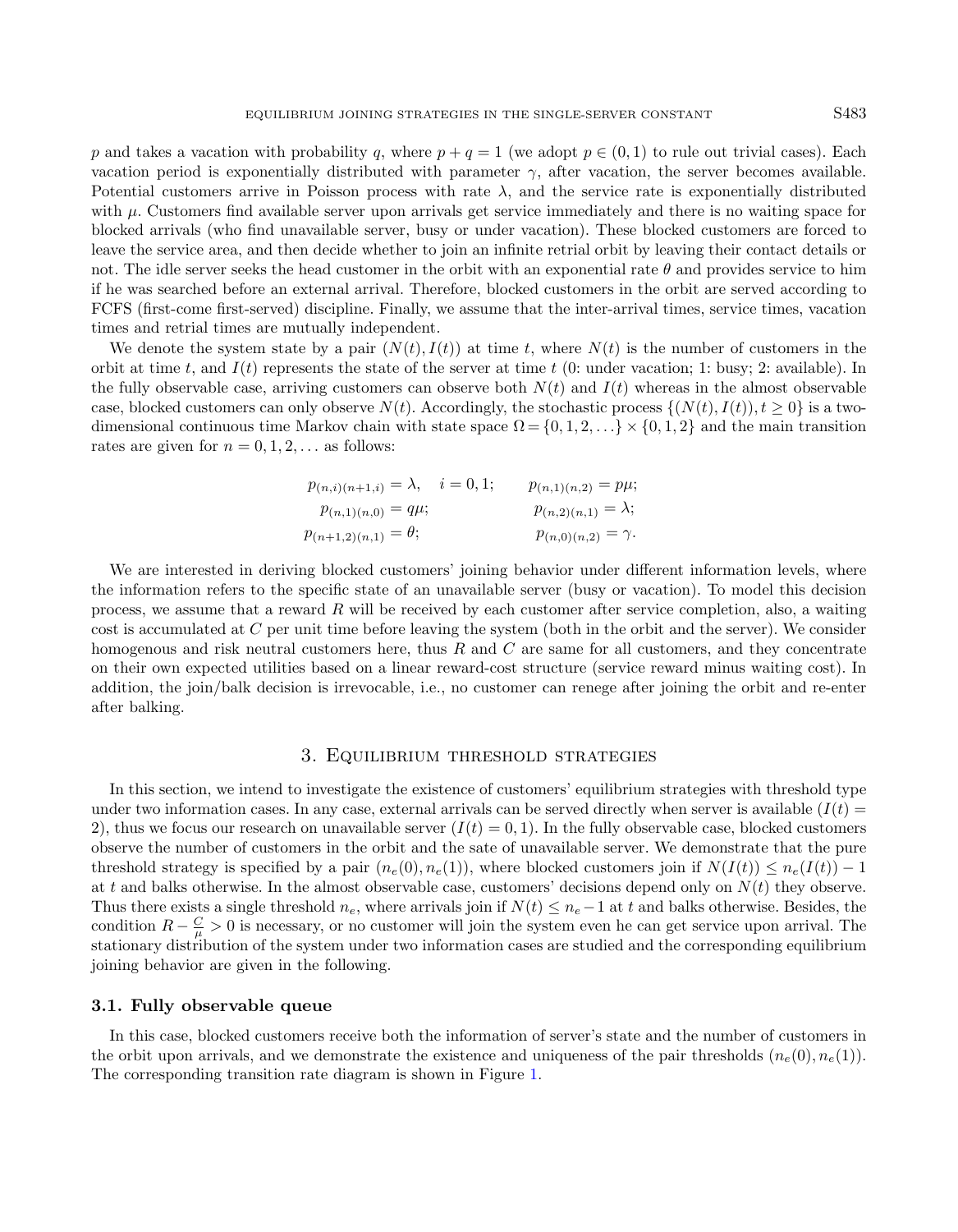<span id="page-3-3"></span><span id="page-3-0"></span>

Figure 1. State transition diagram of constant retrial queue with Bernoulli vacations.

**Theorem 3.1.** In the fully observable  $M/M/1$  constant retrial queue with Bernoulli vacations, there exists a pair of thresholds strategy for blocked customers upon arrivals, where

$$
(n_e(0), n_e(1)) = \left( \left\lfloor \frac{\mu \theta(\gamma R - pC)}{(\mu \gamma + (q\mu + \gamma)(\lambda + \theta))C} \right\rfloor, \left\lfloor \frac{\theta \gamma(\mu R - C)}{(\mu \gamma + (q\mu + \gamma)(\lambda + \theta))C} \right\rfloor \right),
$$
\n(3.1)

and they all follow the strategy "join the orbit if  $N(I(t)) \leq n_e(I(t)) - 1$  and balks otherwise".

*Proof.* We denote  $T(n, i)$  as the expected waiting time in the orbit, given that he is in the nth position and the server state is  $i \ (n \geq 1, i = 0, 1)$ . Then we have the following equations:

$$
T(1,0) = \frac{1}{\gamma} + T(1,2),
$$
  
\n
$$
T(1,1) = \frac{1}{\mu} + pT(1,2) + qT(1,0),
$$
  
\n
$$
T(1,2) = \frac{1}{\lambda + \theta} + \frac{\lambda}{\lambda + \theta} T(1,1),
$$
  
\n
$$
T(n,0) = \frac{1}{\gamma} + T(n,2),
$$
  
\n
$$
n = 2,3,...,
$$
  
\n
$$
T(n,1) = \frac{1}{\mu} + pT(n,2) + qT(n,0),
$$
  
\n
$$
n = 2,3,...,
$$
  
\n
$$
T(n,2) = \frac{1}{\lambda + \theta} + \frac{\lambda}{\lambda + \theta} T(n,1) + \frac{\theta}{\lambda + \theta} T(n-1,1),
$$
  
\n
$$
n = 2,3,...,
$$

Solving these equations by iteration, we obtain the general formulas of  $T(n, i)$ :

$$
T(n,0) = \frac{[\mu\gamma + (q\mu + \gamma)(\lambda + \theta)]n}{\mu\theta\gamma} + \frac{p\mu - \gamma}{\mu\gamma}, \qquad n = 1, 2, 3, \dots,
$$
 (3.2)

$$
T(n,1) = \frac{[\mu\gamma + (q\mu + \gamma)(\lambda + \theta)]n}{\mu\theta\gamma},
$$
\n
$$
n = 1, 2, 3, \dots,
$$
\n(3.3)

$$
T(n,2) = \frac{[\mu\gamma + (q\mu + \gamma)(\lambda + \theta)])n}{\mu\theta\gamma} - \frac{q\mu + \gamma}{\mu\gamma}, \qquad n = 1,2,3,\dots
$$
 (3.4)

Based on the reward-cost structure, the expected net benefit of a blocked customer who decides to join is:

<span id="page-3-2"></span><span id="page-3-1"></span>
$$
S(n,i) = R - C\left(T(n+1,i) + \frac{1}{\mu}\right),\,
$$

given that he observes system state  $(n, i)$   $(n \geq 0, i = 0, 1)$  upon arrival.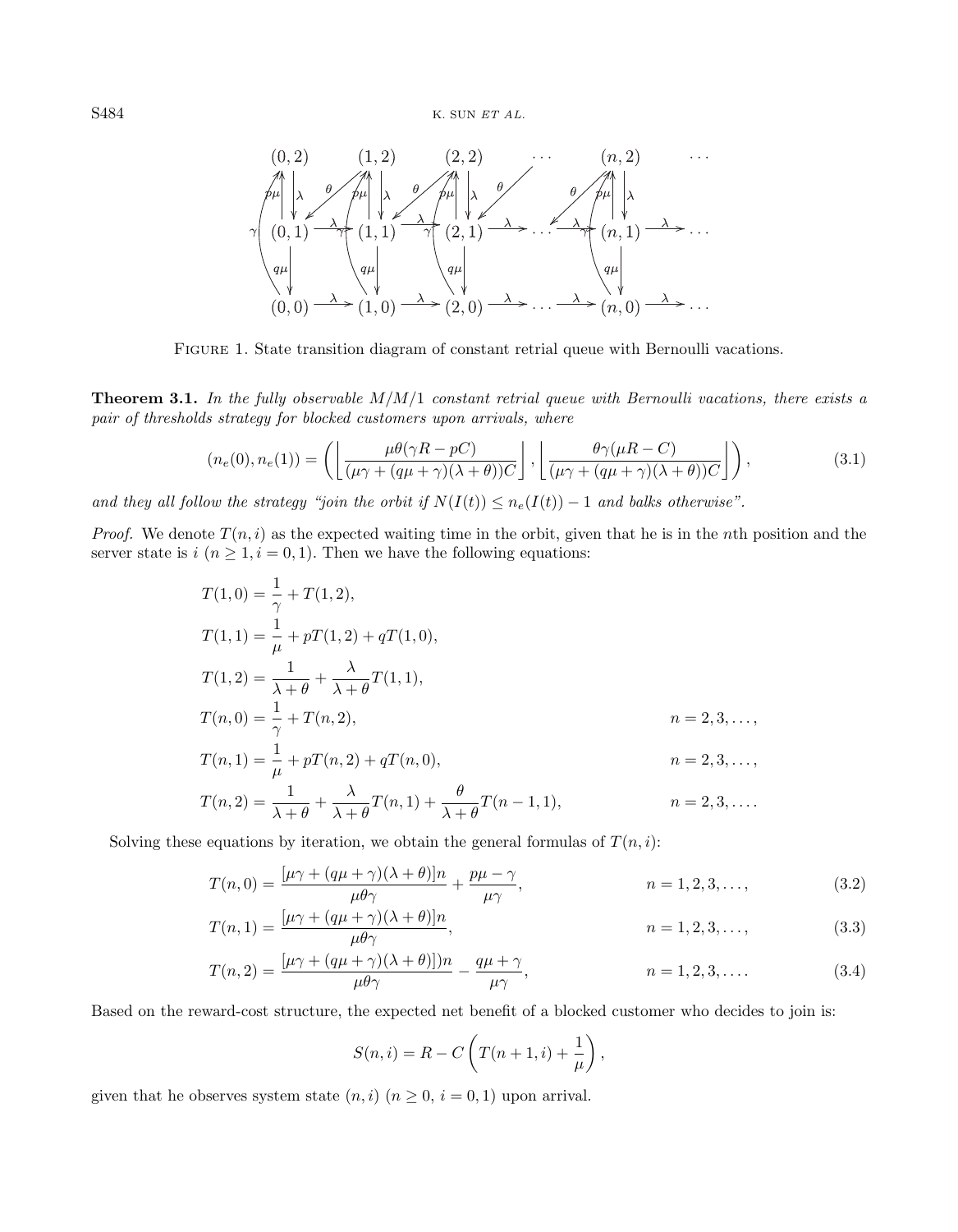If  $S(n, i) > 0$ , i.e., the reward for service completion exceeds the expected waiting cost, he prefers to join, and if  $S(n, i) = 0$ , he is indifferent between joining and balking and balks directly if  $S(n, i) < 0$ . Combining equations [\(3.2\)](#page-3-1) and [\(3.3\)](#page-3-2), the mean waiting time when he observes  $(n, i)$  is  $T(n + 1, i) + \frac{1}{\mu}$   $(i = 0, 1)$  and it is

increasing in n, thus  $S(n, i)$  is monotonically decreasing in n. Therefore, there exists unique threshold which satisfies the conditions  $S(n-1, i) \geq 0$  and  $S(n, i) \leq 0$  for every  $i = 0, 1$ , and we denote it as  $n_e(I(t))$ . Blocked customer enters if  $N(I(t)) \leq n_e(I(t)) - 1$  and balks otherwise, which leads to the maximal number of customers in the orbit is  $n_e(I(t))$ . Then, by solving  $S(n-1,i) = 0$  with the help of equations [\(3.2\)](#page-3-1) and [\(3.3\)](#page-3-2), we immediately obtain the value of  $n_e(I(t))$  in [\(3.1\)](#page-3-3).

In almost all previous queueing literature with vacations, arriving customers prefer to join the busy server than it is under vacations. However, this preference is not always found in our model by comparing the value of  $n_e(0)$  and  $n_e(1)$  in [\(3.1\)](#page-3-3). This is because that blocked arrivals join the orbit need to wait the server becomes available  $(i = 2)$  and seeks them, they are more concerned about how long the server state turns to available. Hence, we discuss the order of the two thresholds in state 0 and 1 and find that it depends on the transfer rate from unavailable server to the available one.

<span id="page-4-0"></span>**Proposition 3.2.** In the fully observable  $M/M/1$  constant retrial queue with Bernoulli vacations, the thresholds  $n_e(0)$  and  $n_e(1)$  have the following characteristics:

- (I) If  $p\mu \leq \gamma$ , then  $n_e(1) \leq n_e(0) \leq n_e(1) + 1$ ; (II) If  $p\mu > \gamma$ , then  $n_e(1) > n_e(0)$ ; (IIa) when  $A + B \ge 0$ , we have  $n_e(1) - n_e(0) = 1$ ,
	- (*IIb*) when  $A + B < 0$ , we have  $n_e(1) n_e(0) \ge 1$ .

The notations A, B are defined as  $A = \theta(\gamma - p\mu)$ ,  $B = \mu\gamma + (q\mu + \gamma)(\lambda + \theta)$ .

*Proof.* From Theorem [3.1,](#page-2-1) we obtain the specific forms of  $n_e(1), n_e(0)$  and the following equation:

<span id="page-4-1"></span>
$$
\frac{\mu\theta(\gamma R - pC)}{(\mu\gamma + (q\mu + \gamma)(\lambda + \theta))C} - \frac{\theta\gamma(\mu R - C)}{(\mu\gamma + (q\mu + \gamma)(\lambda + \theta))C} = \frac{\theta(\gamma - p\mu)}{\mu\gamma + (q\mu + \gamma)(\lambda + \theta)}.
$$

We denote  $A = \theta(\gamma - p\mu)$ ,  $B = \mu\gamma + (q\mu + \gamma)(\lambda + \theta) > 0$ , where  $A - B = -\lambda(q\mu + \gamma) - \mu(\theta + \gamma) < 0$ . It followed by the three cases below:

- (1) If  $p\mu < \gamma$ , then  $n_e(0) \ge n_e(1)$  and  $0 < A < B$ , then  $0 < \frac{A}{B} < 1$ ,  $n_e(0) n_e(1) \in \{0, 1\}$ ;
- (2) If  $p\mu = \gamma$ , then  $A = 0$  and  $\frac{A}{B} = 0$ , thus  $n_e(0) = n_e(1)$ ;
- (3) If  $p\mu > \gamma$ , then  $A < 0 < B$  and  $n_e(0) < n_e(1)$ . When  $-1 \leq \frac{A}{B} < 0$ ,  $n_e(1) n_e(0) = 1$ , while if  $\frac{A}{B} < -1$ , then value of the difference between  $n_e(1)$  and  $n_e(0)$  is not less than 1.

These three cases above can be summed up as two main situations in the Proposition [3.2.](#page-4-0)

<span id="page-4-2"></span>Based on Proposition [3.2,](#page-4-0) the order of  $n_e(0)$  and  $n_e(1)$  mainly depends on the difference between  $p\mu$  and  $\gamma$ . Hence we divide the stationary distribution analysis of the system into two parts according to the order of  $n_e(0)$ and  $n_e(1)$ , and conclude the results in the following two propositions.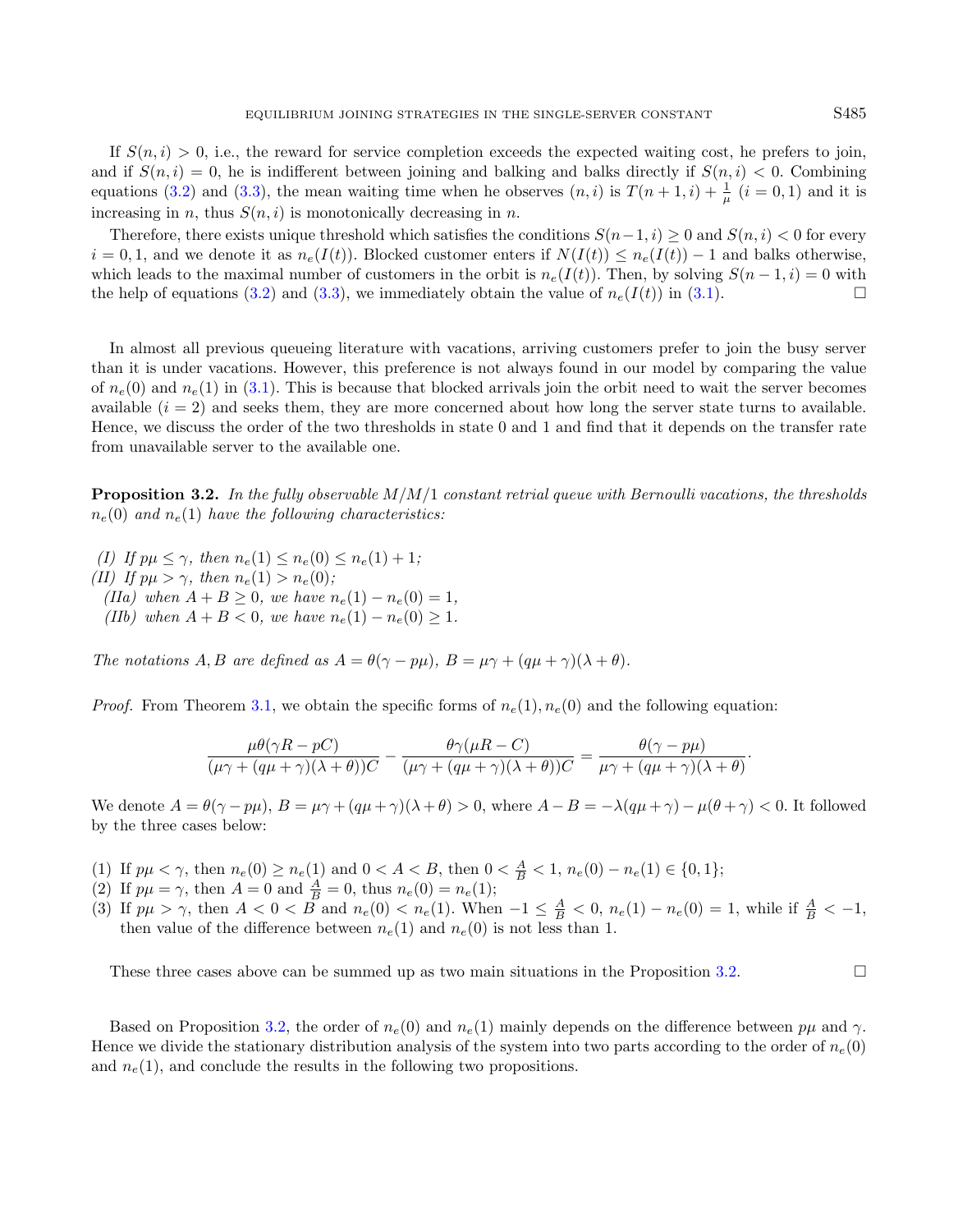<span id="page-5-0"></span>

<span id="page-5-3"></span><span id="page-5-2"></span><span id="page-5-1"></span>FIGURE 2. State transition diagram of the fully observable case when  $n_e(0) < n_e(1)$ .

**Proposition 3.3.** In the fully observable  $M/M/1$  constant retrial queue with Bernoulli vacations, when  $n_e(0)$  <  $n_e(1)$ , the stationary distribution  $(p^f(n,i):(n,i) \in \{0,1,2,\ldots,n_e\} \times \{0,1,2\})$  are given as

$$
p^f(n,0) = \tilde{c}_1 p_1^n + \tilde{c}_2 p_2^n + \tilde{c}_3 p_3^n, \qquad n = 0, 1, \dots, n_e(0) - 1,\tag{3.5}
$$

$$
p^f(n,1) = \widetilde{\nu}_1 \rho_1^n + \widetilde{\nu}_2 \rho_2^n + \widetilde{\nu}_3 \rho_3^n, \qquad n = 0, 1, \dots, n_e(0) - 1,\tag{3.6}
$$

$$
p^f(n,2) = \widetilde{\omega}_1 \rho_1^n + \widetilde{\omega}_2 \rho_2^n + \widetilde{\omega}_3 \rho_3^n,
$$
  
\n
$$
n = 0, 1, ..., n_e(0) - 1,
$$
 (3.7)

$$
p^{f}(n_e(0),0) = \frac{\lambda q(\lambda + \theta)}{\theta \gamma} \widetilde{Y} + \frac{\lambda^2 q + \lambda \theta}{\theta \gamma} \widetilde{X},
$$
\n(3.8)

$$
p^{f}(n_e(0),1) = \frac{\lambda(\lambda+\theta)}{\theta\mu}\widetilde{Y} + \frac{\lambda^2}{\theta\mu}\widetilde{X},
$$
\n(3.9)

$$
p^f(n_e(0),2) = \frac{\lambda}{\theta}\widetilde{Y} + \frac{\lambda}{\theta}\widetilde{X},\tag{3.10}
$$

$$
p^{f}(n,0) = \frac{q\mu}{\gamma} \left(\frac{\theta\mu}{\lambda(\lambda+\theta)}\right)^{n_e(0)-n} \left(\frac{\lambda(\lambda+\theta)}{\theta\mu}\widetilde{Y} + \frac{\lambda^2}{\theta\mu}\widetilde{X}\right), \qquad n = n_e(0) + 1, \dots, n_e(1) \tag{3.11}
$$

$$
p^f(n,1) = \left(\frac{\theta\mu}{\lambda(\lambda+\theta)}\right)^{n_e(0)-n} \left(\frac{\lambda(\lambda+\theta)}{\theta\mu}\widetilde{Y} + \frac{\lambda^2}{\theta\mu}\widetilde{X}\right), \qquad n = n_e(0) + 1, \dots, n_e(1), \qquad (3.12)
$$

$$
p^{f}(n,2) = \frac{\mu}{\lambda + \theta} \left( \frac{\theta \mu}{\lambda(\lambda + \theta)} \right)^{n_e(0) - n} \left( \frac{\lambda(\lambda + \theta)}{\theta \mu} \widetilde{Y} + \frac{\lambda^2}{\theta \mu} \widetilde{X} \right), \qquad n = n_e(0) + 1, \dots, n_e(1) \tag{3.13}
$$

where

$$
\widetilde{\nu}_{i} = \frac{(\lambda + \gamma)\rho_{i} - \lambda}{q\mu\rho_{i}} \widetilde{c}_{i},
$$
\n
$$
\widetilde{\omega}_{i} = \frac{(\lambda + \mu)\rho_{i} - \lambda}{(\lambda + \theta\rho_{i})\rho_{i}} \widetilde{\nu}_{i},
$$
\n
$$
i = 1, 2, 3,
$$
\n
$$
i = 1, 2, 3,
$$

$$
a = -\frac{(\lambda + \mu)(\lambda + \gamma)(\lambda + \theta) - \lambda\mu(\lambda p + \gamma) + \lambda p\theta\mu}{\mu\theta(\lambda p + \gamma)},
$$
  
\n
$$
b = \frac{\lambda\{(\lambda + \theta)(2\lambda + \mu + \gamma) - \lambda p\mu\}}{\mu\theta(\lambda p + \gamma)},
$$
  
\n
$$
c = -\frac{\lambda^2(\lambda + \theta)}{\mu\theta(\lambda p + \gamma)},
$$
  
\n
$$
\tilde{X} = \tilde{c}_1 \rho_1^{n_e(0)-1} + \tilde{c}_2 \rho_2^{n_e(0)-1} + \tilde{c}_3 \rho_3^{n_e(0)-1},
$$
  
\n
$$
\tilde{Y} = \tilde{\nu}_1 \rho_1^{n_e(0)-1} + \tilde{\nu}_2 \rho_2^{n_e(0)-1} + \tilde{\nu}_3 \rho_3^{n_e(0)-1}.
$$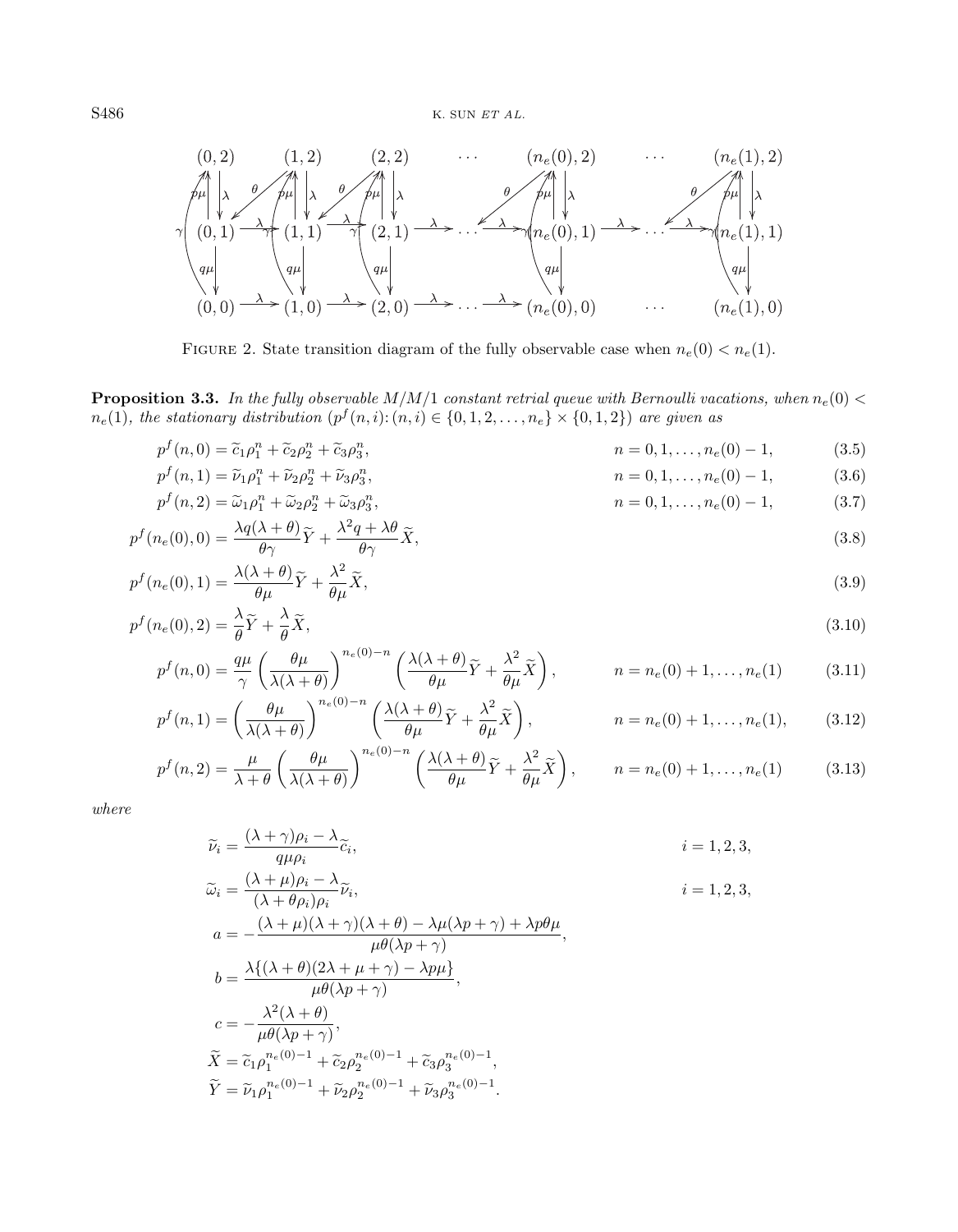The coefficient  $\tilde{c}_i$  (i = 1, 2, 3) were solved by using normalization condition and  $\rho_i$  (i = 1, 2, 3) are three roots of equation  $x^3 + ax^2 + bx + c = 0$ .

Proof. In this situation, the state transition diagram is shown in Figure [2,](#page-5-0) and the balance equations are given as

<span id="page-6-9"></span><span id="page-6-7"></span><span id="page-6-1"></span><span id="page-6-0"></span>
$$
(\lambda + \gamma)p^{f}(0,0) = q\mu p^{f}(0,1),
$$
\n(3.14)

$$
(\lambda + \gamma)p^{f}(n,0) = \lambda p^{f}(n-1,0) + q\mu p^{f}(n,1), \qquad n = 1,2,\ldots,n_e(0)-1,\tag{3.15}
$$

<span id="page-6-10"></span><span id="page-6-2"></span>
$$
\gamma p^f(n_e(0),0) = \lambda p^f(n_e(0)-1,0) + q\mu p^f(n_e(0),1),\tag{3.16}
$$

$$
\gamma p^f(n,0) = q\mu p^f(n,1), \quad n = n_e(0) + 1, \dots, n_e(1), \tag{3.17}
$$

$$
(\lambda + \mu)p^{f}(0, 1) = \lambda p^{f}(0, 2) + \theta p^{f}(1, 2),
$$
\n(3.18)

$$
(\lambda + \mu)p^{f}(n, 1) = \lambda p^{f}(n - 1, 1) + \lambda p^{f}(n, 2) + \theta p^{f}(n + 1, 2), \qquad n = 1, 2, ..., n_e(1) - 1,
$$
\n(3.19)

$$
\mu p^f(n_e(1), 1) = \lambda p^f(n_e(1) - 1, 1) + \lambda p^f(n_e(1), 2),\tag{3.20}
$$

$$
\lambda p^f(0,2) = \gamma p^f(0,0) + p\mu p^f(0,1),\tag{3.21}
$$

<span id="page-6-3"></span>
$$
(\lambda + \theta)p^{f}(n, 2) = \gamma p^{f}(n, 0) + p\mu p^{f}(n, 1) \qquad n = 1, 2, ..., n_e(1). \qquad (3.22)
$$

The stationary distribution  $\{p^f(n,i): (n,i) \in \Omega\}$  is the unique positive solution of the balance equations above. Combining with  $(3.15)$ ,  $(3.19)$  and  $(3.22)$ , we have that

$$
-\mu\theta(\lambda p + \gamma)p^{f}(n+1,0) + \{(\lambda + \mu)(\lambda + \gamma)(\lambda + \theta) - \lambda\mu(\lambda p + \gamma) + \lambda p\theta\mu\}p^{f}(n,0)
$$
  

$$
-\lambda\{(\lambda + \theta)(2\lambda + \mu + \gamma) - \lambda p\mu\}p^{f}(n-1,0) + \lambda^{2}(\lambda + \theta)p^{f}(n-2,0) = 0, n = 2,..., n_{e}(0) - 2,
$$
 (3.23)

which is a three-order difference equation with solutions  $\rho_i$   $(i = 1, 2, 3)$ . Therefore, we can set

<span id="page-6-6"></span><span id="page-6-4"></span>
$$
p^{f}(n,0) = \tilde{c}_1 \rho_1^{n} + \tilde{c}_2 \rho_2^{n} + \tilde{c}_3 \rho_3^{n}, \quad n = 0, 1, ..., n_e(0) - 1,
$$
\n(3.24)

where  $\tilde{c}_i$  (i = 1, 2, 3) are undetermined constants we are going to explore next. By plugging [\(3.51\)](#page-9-0) in [\(3.15\)](#page-6-0), we have that

$$
p^{f}(n,1) = \tilde{\nu}_{1}\rho_{1}^{n} + \tilde{\nu}_{2}\rho_{2}^{n} + \tilde{\nu}_{3}\rho_{3}^{n}, \quad n = 1, 2, ..., n_{e}(0) - 1.
$$
 (3.25)

Again, by plugging equations  $(3.51)$  and  $(3.25)$  in  $(3.22)$ , we have

$$
p^{f}(n,2) = \tilde{\omega}_1 \rho_1^{n} + \tilde{\omega}_2 \rho_2^{n} + \tilde{\omega}_3 \rho_3^{n}, \quad n = 1, 2, ..., n_e(0) - 1.
$$
 (3.26)

By ordering  $n = 1$  in  $(3.19)$  and using  $(3.25)$  and  $(3.26)$ , it is followed that:

<span id="page-6-8"></span><span id="page-6-5"></span>
$$
p^f(0,1) = \tilde{\nu}_1 + \tilde{\nu}_2 + \tilde{\nu}_3. \tag{3.27}
$$

Then we have  $(3.6)$  by combining  $(3.25)$  and  $(3.27)$ . In a similar way, ordering  $n = 1$  and in  $(3.22)$ , and from the equations above, we get  $(3.7)$  with the help of  $(3.23)$  and  $(3.26)$ . Then, by substituting  $(3.15)$  into  $(3.17)$ , we have

$$
\theta \mu p^f(n+1,1) - (\lambda^2 + \lambda \theta + \mu \theta) p^f(n,1) + \lambda(\lambda + \theta) p^f(n-1,1) = 0, \quad n = n_e(0) + 1, \dots, n_e(1),
$$

which can be considered as a homogeneous linear difference equation and the characteristic equation is

$$
\theta \mu x^2 - (\lambda^2 + \lambda \theta + \mu \theta)x + \lambda(\lambda + \theta) = 0, \quad n = n_e(0) + 1, \dots, n_e(1),
$$

It has two roots, 1 and  $\frac{\lambda(\lambda+\theta)}{\theta\mu}$ , where the probability  $p^f(n,1)$  can be denoted by

$$
p^{f}(n,1) = \widetilde{A}1^{n} + \widetilde{B}\left(\frac{\lambda(\lambda + \theta)}{\theta\mu}\right)^{n}, \quad n = n_{e}(0) + 1, \dots, n_{e}(1),
$$
\n(3.28)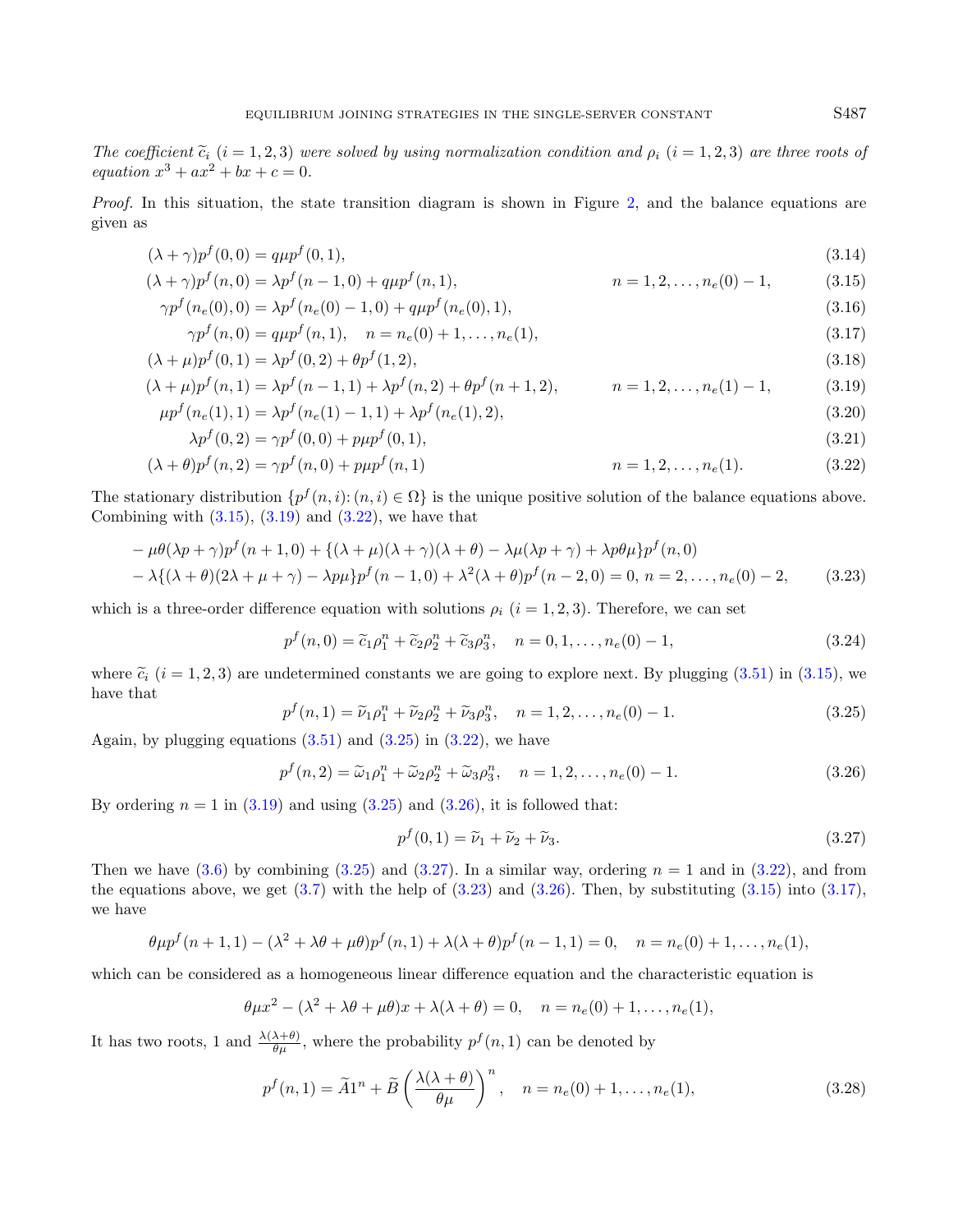S488 K. SUN ET AL.

and  $\widetilde{A}$ ,  $\widetilde{B}$  in [\(3.28\)](#page-6-8) are constants we have to solve. By calculation, we have that

$$
p^f(n_e(1) - 1, 1) = \tilde{A} + \tilde{B}(\frac{\lambda(\lambda + \theta)}{\theta \mu})^{n_e(1) - 1} = \frac{\theta \gamma}{\lambda q(\lambda + \theta)} p(n_e(1), 0),
$$
  

$$
p^f(n_e(1) - 2, 1) = \tilde{A} + \tilde{B}(\frac{\lambda(\lambda + \theta)}{\theta \mu})^{n_e(1) - 2} = \frac{\theta^2 \mu \gamma}{\lambda^2 q(\lambda + \theta)^2} p(n_e(1), 0),
$$

we solved that  $\widetilde{A} = 0$  and this followed that  $p^f(n, 1) = \widetilde{B}(\frac{\lambda(\lambda + \theta)}{\theta \mu})^n$ ,  $n = n_e(0) + 1, \ldots, n_e(1)$ . Then, by using  $(3.17)$  and  $(3.22)$ , we can denote  $p^f(n, i)$ ,  $(i = 0, 1, 2)$  as

$$
p^{f}(n, 1) = \left(\frac{\theta\mu}{\lambda(\lambda + \theta)}\right)^{n_e(0) - n + 1} p^{f}(n_e(0) + 1, 1), \qquad n = n_e(0) + 1, \dots, n_e(1),
$$
  
\n
$$
p^{f}(n, 0) = \frac{q\mu}{\gamma} \left(\frac{\theta\mu}{\lambda(\lambda + \theta)}\right)^{n_e(0) - n + 1} p^{f}(n_e(0) + 1, 1), \qquad n = n_e(0) + 1, \dots, n_e(1),
$$
  
\n
$$
p^{f}(n, 2) = \frac{\mu}{\lambda + \theta} \left(\frac{\theta\mu}{\lambda(\lambda + \theta)}\right)^{n_e(0) - n + 1} p^{f}(n_e(0) + 1, 1), \qquad n = n_e(0) + 1, \dots, n_e(1).
$$

To solve  $p^f(n_e(0) + 1, 1)$ , setting  $n = n_e(0)$  in [\(3.17\)](#page-6-7), [\(3.22\)](#page-6-2) and [\(3.19\)](#page-6-1), then ordering  $n = n_e(0) + 1$  in (3.19), we have that

<span id="page-7-4"></span><span id="page-7-1"></span><span id="page-7-0"></span>
$$
\gamma p^f(n_e(0),0) = \lambda p^f(n_e(0)-1,0) + q\mu p^f(n_e(0),1),\tag{3.29}
$$

$$
(\lambda + \mu)p^{f}(n_e(0), 1) = \lambda p^{f}(n_e(0) - 1, 1) + \lambda p^{f}(n_e(0), 2) + \theta p^{f}(n_e(0) + 1, 2),
$$
\n(3.30)

$$
(\lambda + \theta)p^{f}(n_e(0), 2) = \gamma p^{f}(n_e(0), 0) + p\mu p^{f}(n_e(0), 1),
$$
\n(3.31)

$$
(\lambda + \mu)p^{f}(n_e(0) + 1, 1) = \lambda p^{f}(n_e(0), 1) + \lambda p^{f}(n_e(0) + 1, 2) + \theta p^{f}(n_e(0) + 2, 2).
$$
\n(3.32)

We denote  $p^f(n_e(0) + 1, 1) = g$ , then  $p^f(n_e(0) + 1, 0) = \frac{q\mu}{\gamma}g$  and  $p^f(n_e(0) + 1, 2) = \frac{\mu}{\lambda + \theta}g$ ,  $p^f(n_e(0) + 2, 2) = \frac{\lambda}{\theta}g$ . By solving  $(3.29)$ – $(3.32)$ , we obtain

$$
p^f(n_e(0),0) = \frac{\lambda q(\lambda + \theta)}{\theta \gamma} p^f(n_e(0) - 1,1) + \frac{\lambda \theta + \lambda^2 q}{\theta \gamma} p^f(n_e(0) - 1,0),
$$
  
\n
$$
p^f(n_e(0),1) = \frac{\lambda(\lambda + \theta)}{\mu \theta} p^f(n_e(0) - 1,1) + \frac{\lambda^2}{\mu \theta} p^f(n_e(0) - 1,0),
$$
  
\n
$$
p^f(n_e(0),2) = \frac{\lambda}{\theta} p^f(n_e(0) - 1,1) + \frac{\lambda}{\theta} p^f(n_e(0) - 1,0),
$$
  
\n
$$
g = (\frac{\lambda(\lambda + \theta)}{\mu \theta})^2 p^f(n_e(0) - 1,1) + \frac{\lambda^3(\lambda + \theta)}{\mu^2 \theta^2} p^f(n_e(0) - 1,0).
$$

Hence, the boundary probabilities  $p^f(n_e(0), i)$ ,  $i = 0, 1, 2$  are derived. By putting  $(3.5)$ – $(3.7)$  in equations  $(3.26)$ ,  $(3.18)$  and  $(3.21)$ , where

<span id="page-7-3"></span><span id="page-7-2"></span>
$$
\sum_{i=1}^{3} \frac{\lambda \tilde{c}_i}{\rho_i} = 0,
$$
\n(3.33)

$$
\sum_{i=1}^{3} \left\{ \frac{\lambda [(\lambda + \gamma)\rho_i - \lambda]}{q\mu \rho_i^2} \right\} \tilde{c}_i = 0,
$$
\n(3.34)

$$
\sum_{i=1}^{3} \left\{ \frac{(\lambda + \gamma)\rho_i - \lambda}{q\mu \rho_i} \left[ \frac{\lambda(\lambda + \mu)\rho_i - \lambda^2}{(\lambda + \theta \rho_i)\rho_i} - p\mu \right] - \gamma \right\} \tilde{c}_i = 0.
$$
 (3.35)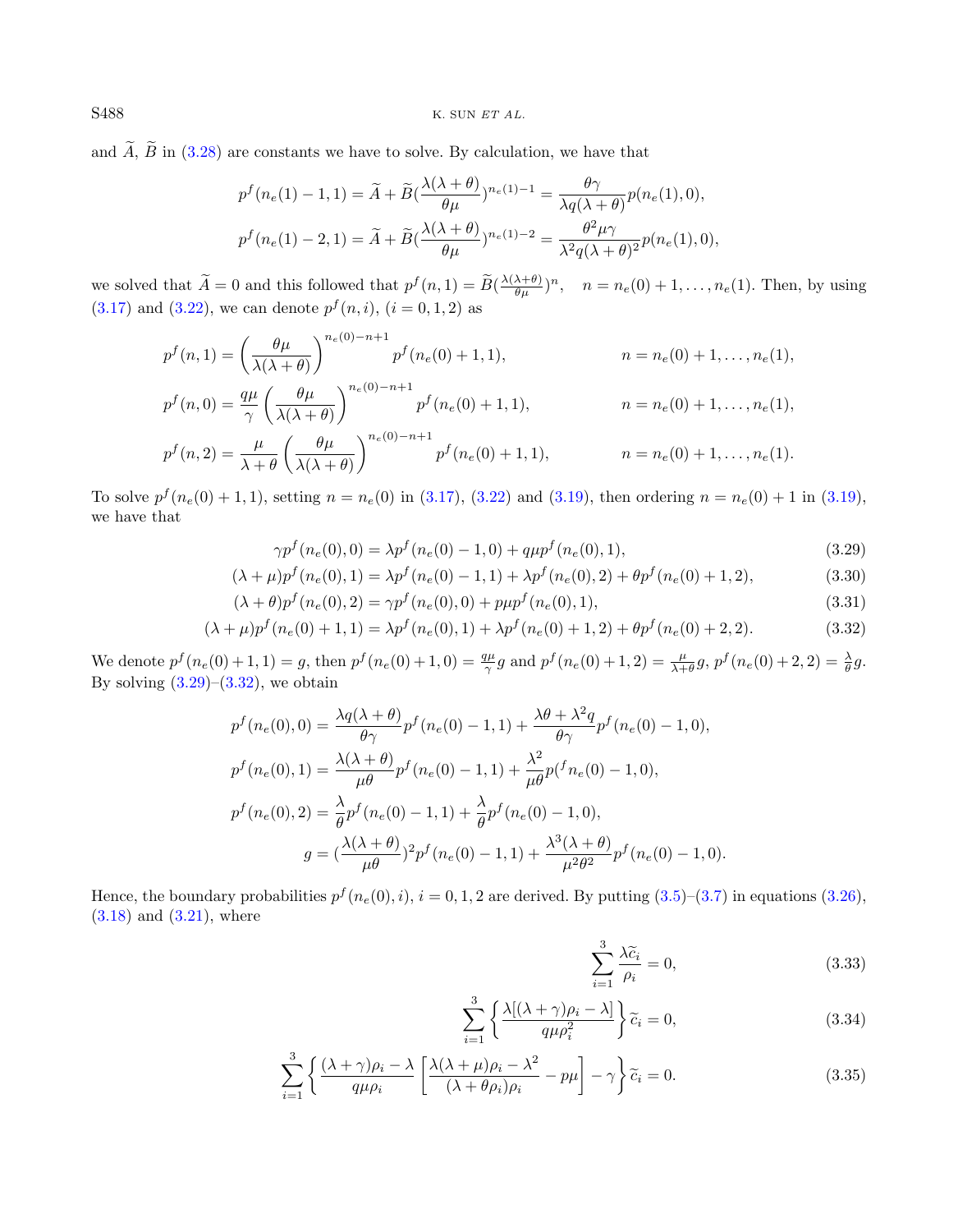<span id="page-8-2"></span><span id="page-8-0"></span>

<span id="page-8-1"></span>FIGURE 3. State transition diagram of the fully observable case when  $n_e(0) > n_e(1)$ .

TABLE 1. Steady-probabilities  $p^f(n,1)$  for  $\mu = 2.1, p = 0.6, \gamma = 1.5, \lambda = 1, \theta = 1.5, n_e(0) =$  $7, n_e(0) = 8.$ 

|  | $(i, n)$ 0 1 2 | $3\overline{3}$                                                                                                                                                                                                          | $4\phantom{.0000}\pm 4\phantom{.000}\pm 4\phantom{.000}\pm 4\phantom{.000}\pm 4\phantom{.000}\pm 4\phantom{.000}\pm 4\phantom{.000}\pm 4\phantom{.000}\pm 4\phantom{.000}\pm 4\phantom{.000}\pm 4\phantom{.000}\pm 4\phantom{.000}\pm 4\phantom{.000}\pm 4\phantom{.000}\pm 4\phantom{.000}\pm 4\phantom{.000}\pm 4\phantom{.000}\pm 4\phantom{.000}\pm 4\phant$ | 6. | $n_e(0)$ $n_e(1)$ |  |
|--|----------------|--------------------------------------------------------------------------------------------------------------------------------------------------------------------------------------------------------------------------|------------------------------------------------------------------------------------------------------------------------------------------------------------------------------------------------------------------------------------------------------------------------------------------------------------------------------------------------------------------|----|-------------------|--|
|  |                | $i = 0$ 0.0050 0.0119 0.0196 0.0275 0.0354 0.0433 0.0511 0.0773 0.0227<br>$i=1$ 0.0169 0.0299 0.0412 0.0519 0.0622 0.0723 0.0823 0.0528 0.0293<br>$i = 2$ 0.0115 0.0172 0.0232 0.0293 0.0354 0.0414 0.0474 0.0444 0.0176 |                                                                                                                                                                                                                                                                                                                                                                  |    |                   |  |

<span id="page-8-3"></span>TABLE 2. Steady-probabilities  $p^f(n,1)$  for  $\mu = 2.1, p = 0.6, \gamma = 1.5, \lambda = 1, \theta = 1.5, n_e(1) =$  $12, n_e(0) = 13.$ 

| $(i, n)$ 0 |                                                                                                                                                                                                                        |  | 4 | $\mathcal{D}$ | -6 | ×. | - 9 | -10 | $n_e(1)$ $n_e(0)$ |  |
|------------|------------------------------------------------------------------------------------------------------------------------------------------------------------------------------------------------------------------------|--|---|---------------|----|----|-----|-----|-------------------|--|
|            | $i = 0$ 0.0007 0.0017 0.0031 0.0048 0.0070 0.0097 0.0130 0.0172 0.0223 0.0288 0.0368 0.0437 0.0281 0.0237<br>$i = 1$ 0.0020 0.0043 0.0072 0.0107 0.0150 0.0205 0.0272 0.0356 0.0460 0.0590 0.0652 0.0753 0.0282 0.0089 |  |   |               |    |    |     |     |                   |  |
|            | $i = 2$ 0.0018 0.0033 0.0055 0.0083 0.0118 0.0161 0.0215 0.0282 0.0366 0.0470 0.0600 0.0644 0.0311 0.0187                                                                                                              |  |   |               |    |    |     |     |                   |  |

The constants  $\tilde{c}_i$  should be solved along with any two equations among  $(3.33)-(3.35)$  $(3.33)-(3.35)$  $(3.33)-(3.35)$  and the normalization condition  $\sum_{ }^{2}$  $i=0$  $\sum_{i=1}^{n_e(1)}$  $\sum_{n=0}^{\infty} p^f(n, i) = 1$ . Finally, we summarize all the probabilities in [\(3.5\)](#page-4-1)–[\(3.13\)](#page-5-3). We also give some numerical results in tabular below with the state probabilities obtained in Proposition [3.3,](#page-4-2) (see Tab. [1\)](#page-8-0).  $\square$ 

In what follows, the case when  $n_e(0) > n_e(1)$  was considered and the stationary probabilities was summarized in the following (see Tab. [2\)](#page-8-1).

<span id="page-8-5"></span>**Proposition 3.4.** In the fully observable  $M/M/1$  constant retrial queue with Bernoulli vacations, when  $n_e(0)$  $n_e(1)$ , the stationary distribution  $(p^f(n,i):(n,i) \in \{0,1,2,\ldots,n_e\} \times \{0,1,2\})$  are given as

<span id="page-8-4"></span>
$$
p^{f}(n,0) = \hat{c}_1 p_1^n + \hat{c}_2 p_2^n + \hat{c}_3 p_3^n, \qquad n = 0, 1, ..., n_e(1) - 1,
$$
\n(3.36)

$$
p^{f}(n,1) = \hat{\nu}_1 \rho_1^n + \hat{\nu}_2 \rho_2^n + \hat{\nu}_3 \rho_3^n, \qquad n = 0, 1, \dots, n_e(1) - 1,
$$
\n(3.37)

$$
p^f(n,2) = \widehat{\omega}_1 \rho_1^n + \widehat{\omega}_2 \rho_2^n + \widehat{\omega}_3 \rho_3^n, \qquad n = 0, 1, \dots, n_e(1) - 1,\tag{3.38}
$$

$$
p^{f}(n_e(1),0) = \frac{\lambda(\lambda + \theta - \lambda p)}{\theta(\lambda p + \gamma)} \widehat{X},
$$
\n
$$
\lambda^2(\lambda + \theta + \gamma)
$$
\n(3.39)

$$
p^{f}(n_e(1),1) = \frac{\lambda^2(\lambda + \theta + \gamma)}{\mu\theta(\lambda p + \gamma)}\hat{X},
$$
\n(3.40)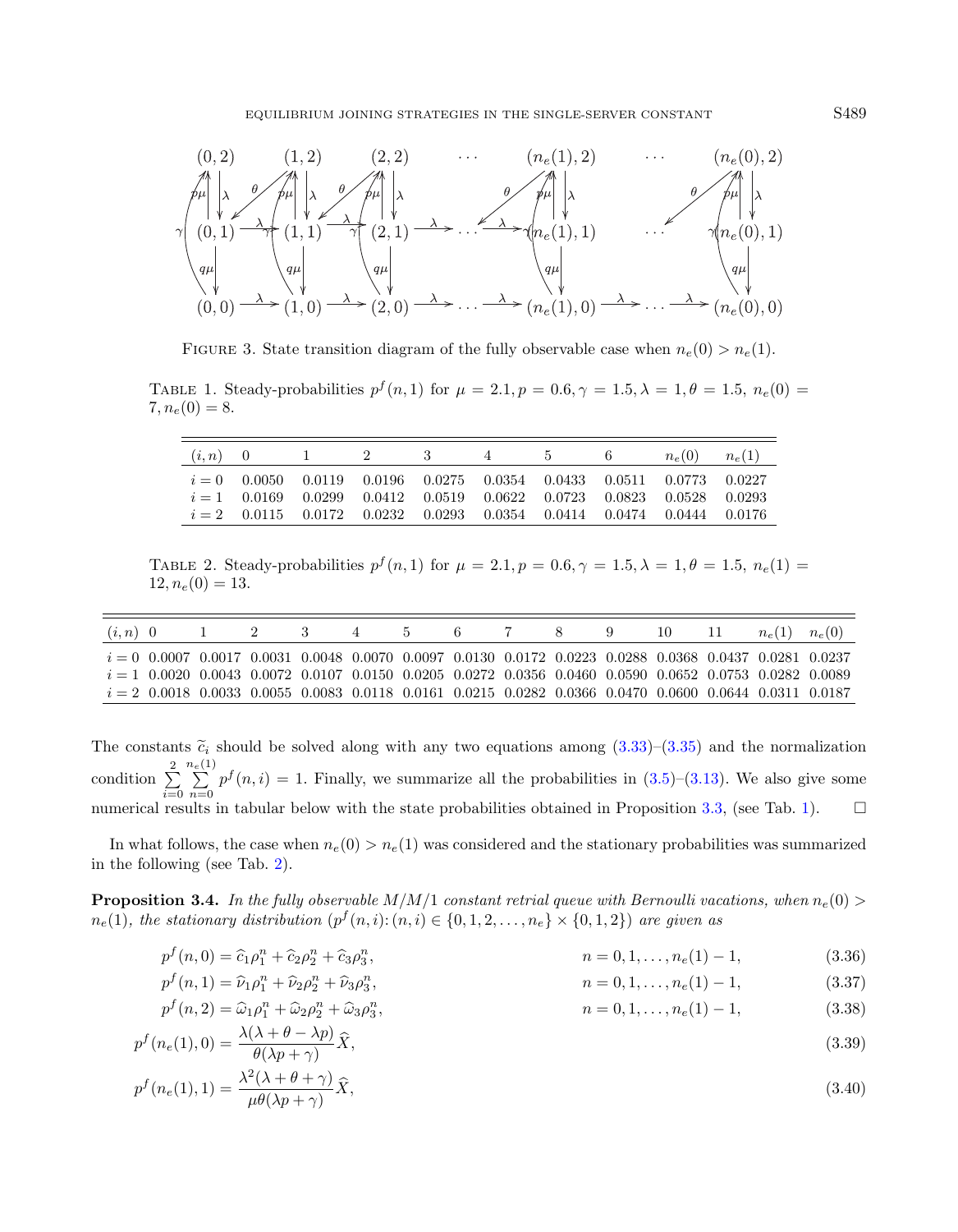$$
p^{f}(n_e(1),2) = \frac{\lambda}{\theta}\widehat{X},\tag{3.41}
$$

<span id="page-9-9"></span>
$$
p^{f}(n,0) = \left(\frac{\theta(\lambda p + \gamma)}{\lambda(\lambda + \theta - \lambda p)}\right)^{n_e(1) - n - 1} \hat{X}, \qquad n = n_e(1) + 1, \dots, n_e(0) - 1 \qquad (3.42)
$$

$$
p^f(n,1) = \frac{\lambda(\lambda + \theta + \gamma)}{\mu(\lambda + \theta - \lambda p)} \left(\frac{\theta(\lambda p + \gamma)}{\lambda(\lambda + \theta - \lambda p)}\right)^{n_e(1) - n - 1} \widehat{X}, \qquad n = n_e(1) + 1, \dots, n_e(0) - 1,\tag{3.43}
$$

$$
p^f(n,2) = \frac{\lambda p + \gamma}{\lambda + \theta - \lambda p} \left(\frac{\theta(\lambda p + \gamma)}{\lambda(\lambda + \theta - \lambda p)}\right)^{n_e(1) - n - 1} \hat{X}, \qquad n = n_e(1) + 1, \dots, n_e(0) - 1,\tag{3.44}
$$

$$
p^f(n_e(0),0) = \frac{\lambda(\lambda + \theta - \lambda p)}{\theta \gamma} \left(\frac{\theta(\lambda p + \gamma)}{\lambda(\lambda + \theta - \lambda p)}\right)^{n_e(1) - n_e(0)} \widehat{X},\tag{3.45}
$$

$$
p^f(n_e(0),1) = \frac{\lambda^2}{\theta\mu} \left(\frac{\theta(\lambda p + \gamma)}{\lambda(\lambda + \theta - \lambda p)}\right)^{n_e(1) - n_e(0)} \widehat{X},\tag{3.46}
$$

$$
p^f(n_e(0),2) = \frac{\lambda}{\theta} \left(\frac{\theta(\lambda p + \gamma)}{\lambda(\lambda + \theta - \lambda p)}\right)^{n_e(1) - n_e(0)} \widehat{X},\tag{3.47}
$$

where

<span id="page-9-8"></span><span id="page-9-7"></span><span id="page-9-6"></span><span id="page-9-5"></span><span id="page-9-4"></span><span id="page-9-2"></span><span id="page-9-1"></span><span id="page-9-0"></span>
$$
\hat{\nu}_{i} = \frac{(\lambda + \gamma)\rho_{i} - \lambda}{q\mu\rho_{i}} \hat{c}_{i},
$$
\n
$$
\hat{\omega}_{i} = \frac{(\lambda + \mu)\rho_{i} - \lambda}{(\lambda + \theta\rho_{i})\rho_{i}} \hat{\nu}_{i},
$$
\n
$$
i = 1, 2, 3,
$$
\n
$$
a = -\frac{(\lambda + \mu)(\lambda + \gamma)(\lambda + \theta) - \lambda\mu(\lambda p + \gamma) + \lambda p\theta\mu}{\mu\theta(\lambda p + \gamma)},
$$
\n
$$
b = \frac{\lambda\{(\lambda + \theta)(2\lambda + \mu + \gamma) - \lambda p\mu\}}{\mu\theta(\lambda p + \gamma)},
$$
\n
$$
c = -\frac{\lambda^{2}(\lambda + \theta)}{\mu\theta(\lambda p + \gamma)},
$$
\n
$$
\hat{X} = \hat{c}_{1}\rho_{1}^{n_{e}(1)-1} + \hat{c}_{2}\rho_{2}^{n_{e}(1)-1} + \hat{c}_{3}\rho_{3}^{n_{e}(1)-1}.
$$

The coefficient  $\hat{c}_i$   $(i = 1, 2, 3)$  were solved by using normalization condition and  $\rho_i$   $(i = 1, 2, 3)$  are three roots of equation  $x^3 + ax^2 + bx + c = 0$ .

Proof. In this situation, the state transition diagram is shown in Figure [3,](#page-8-2) and the balance equations are given as

$$
(\lambda + \gamma)p^{f}(0,0) = q\mu p^{f}(0,1),
$$
\n(3.48)

<span id="page-9-3"></span>
$$
(\lambda + \gamma)p^{f}(n,0) = \lambda p^{f}(n-1,0) + q\mu p^{f}(n,1),
$$
  
\n
$$
\gamma p^{f}(n_e(0),0) = \lambda p^{f}(n_e(0)-1,0) + q\mu p^{f}(n_e(0),1),
$$
  
\n(3.49)  
\n(3.50)

$$
(\lambda + \mu)p^{f}(0, 1) = \lambda p^{f}(0, 2) + \theta p^{f}(1, 2),
$$
\n(3.51)

$$
(\lambda + \mu)p^{f}(n, 1) = \lambda p^{f}(n - 1, 1) + \lambda p^{f}(n, 2) + \theta p^{f}(n + 1, 2),
$$
  
\n
$$
\mu p^{f}(n_e(1), 1) = \lambda p^{f}(n_e(1) - 1, 1) + \lambda p^{f}(n_e(1), 2) + \theta p^{f}(n_e(1) + 1, 2),
$$
\n(3.53)

$$
\mu p^{f}(n,1) = \lambda p^{f}(n,2) + \theta p^{f}(n+1,2),
$$
\n
$$
n = n_e(1) + 1, \dots, n_e(0) - 1, \quad (3.54)
$$

$$
\mu p^f(n_e(0), 1) = \lambda p^f(n_e(0), 2),\tag{3.55}
$$

$$
\lambda p^f(0,2) = \gamma p^f(0,0) + p\mu p^f(0,1),\tag{3.56}
$$

$$
(\lambda + \theta)p^{f}(n, 2) = \gamma p^{f}(n, 0) + p\mu p^{f}(n, 1),
$$
\n
$$
n = 1, 2, ..., n_e(0).
$$
\n(3.57)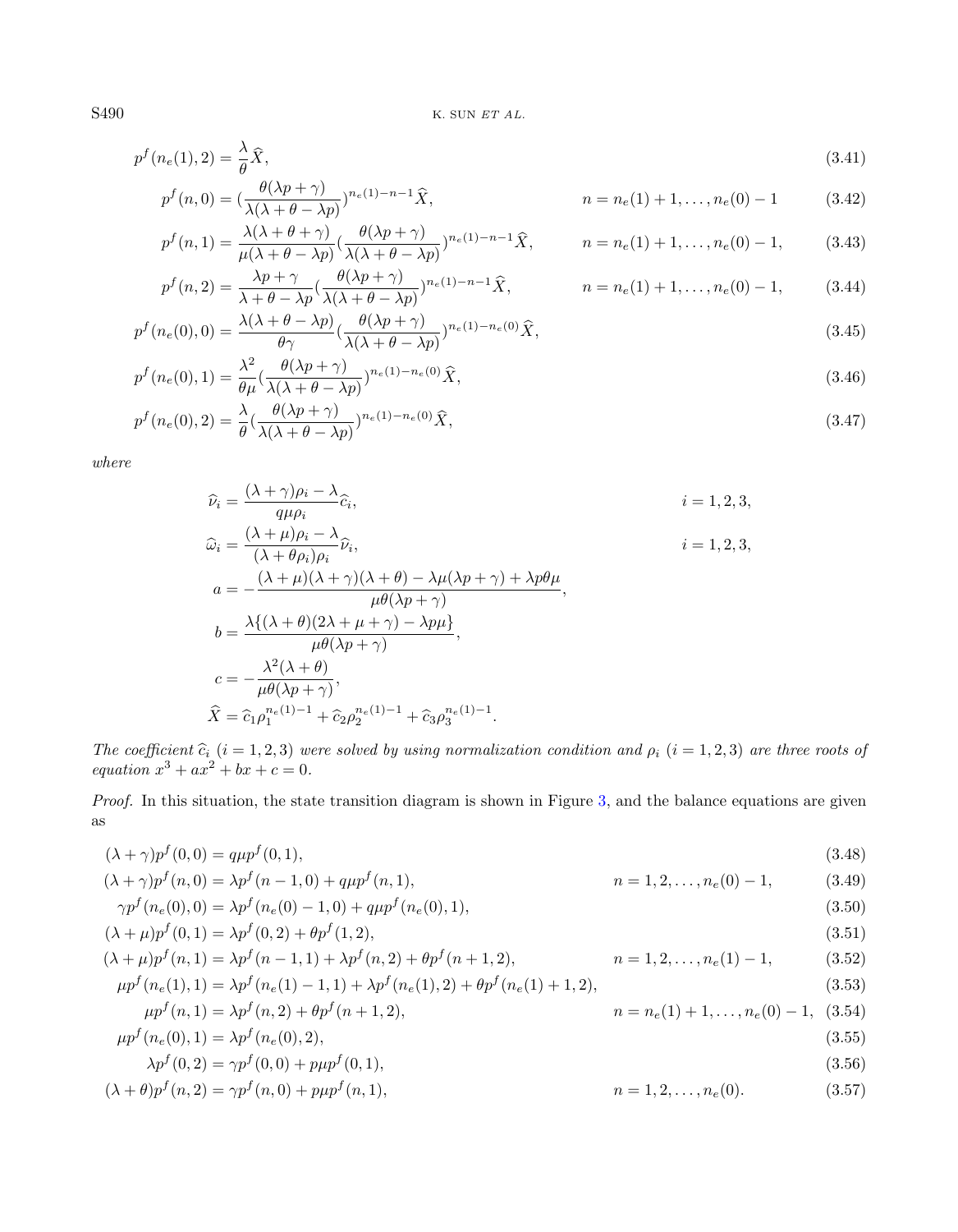Also, the stationary distribution is the unique positive solution of the balance equations above. Similarly, combining with  $(3.49)$ ,  $(3.52)$  and  $(3.57)$ , we obtain

$$
-\mu\theta(\lambda p + \gamma)p^{f}(n+1,0) + \{(\lambda + \mu)(\lambda + \gamma)(\lambda + \theta) - \lambda\mu(\lambda p + \gamma) + \lambda p\theta\mu\}p^{f}(n,0)
$$
  

$$
-\lambda\{(\lambda + \theta)(2\lambda + \mu + \gamma) - \lambda p\mu\}p^{f}(n-1,0) + \lambda^{2}(\lambda + \theta)p^{f}(n-2,0) = 0, n = 2,..., n_e(1) - 2,
$$

which is a three-order difference equation with solutions  $\rho_i$   $(i = 1, 2, 3)$ . Therefore, we can set

$$
p^f(n,0) = \hat{c}_1 \rho_1^n + \hat{c}_2 \rho_2^n + \hat{c}_3 \rho_3^n
$$
,  $n = 0, 1, ..., n_e(1) - 1$ ,

where  $\hat{c}_i$  (i = 1, 2, 3) are undetermined constants we are going to explore next. Similar to method used in Proposition [3.3,](#page-4-2) the form of  $p^f(n, i)$ ,  $(i = 0, 1, 2, n = 0, 1, \ldots, n_e(1) - 1)$  are concluded in  $(3.36)$ – $(3.38)$ . Then, combining  $(3.49)$ ,  $(3.54)$  and  $(3.57)$ , we have

$$
\theta(\lambda p + \gamma)p^{f}(n+1,0) - ((\lambda + \theta)(\lambda + \gamma) - \lambda(\lambda p + \gamma) + \lambda \theta p)p^{f}(n,0) + \lambda(\lambda q + \theta)p^{f}(n-1,0) = 0,
$$
  
\n
$$
n = n_{e}(1) + 1, ..., n_{e}(0) - 1,
$$

which can be considered as a homogeneous linear difference equation and the characteristic equation is

$$
\theta(\lambda p + \gamma)x^2 - ((\lambda + \theta)(\lambda + \gamma) - \lambda(\lambda p + \gamma) + \lambda \theta p)x + \lambda(\lambda q + \theta) = 0, \quad n = n_e(1) + 1, \dots, n_e(0) - 1. \tag{3.58}
$$

It has two roots, 1 and  $\frac{\lambda(\lambda+\theta)-\lambda^2 p}{\theta(\lambda n+\gamma)}$  $\frac{\lambda+\theta-\lambda^2p}{\theta(\lambda p+\gamma)}$ , where the probability  $p^f(n,0)$  can be denoted by

$$
p^{f}(n,0) = \widehat{A}1^{n} + \widehat{B}\left(\frac{\lambda(\lambda + \theta) - \lambda^{2}p}{\theta(\lambda p + \gamma)}\right)^{n}, \quad n = n_{e}(0) + 1, \ldots, n_{e}(1) - 1,
$$

and  $\hat{A}$ ,  $\hat{B}$  in [\(3.59\)](#page-11-0) are undetermined constants that we have to solve. By using similar computing method in Proposition [3.3,](#page-4-2) we also have that  $\hat{A} = 0$  and then

$$
p^f(n, 0) = \widehat{B}\left(\frac{\lambda(\lambda + \theta) - \lambda^2 p}{\theta(\lambda p + \gamma)}\right)^n
$$
,  $n = n_e(1) + 1, ..., n_e(0) - 1$ .

By using  $(3.26)$  and  $(3.31)$ , we can denote  $p^f(n, i)$ ,  $(i = 0, 1, 2)$  as

$$
p^{f}(n,0) = \left(\frac{\theta(\lambda p + \gamma)}{\lambda(\lambda + \theta) - \lambda^{2}p}\right)^{n_{e}(1) - n + 1} p^{f}(n_{e}(1) + 1,0), \qquad n = n_{e}(1) + 1, ..., n_{e}(0) - 1,
$$
  
\n
$$
p^{f}(n,1) = \frac{\lambda(\lambda + \theta + \gamma)}{\mu(\lambda + \theta - \lambda p)} \left(\frac{\theta(\lambda p + \gamma)}{\lambda(\lambda + \theta) - \lambda^{2}p}\right)^{n_{e}(1) - n + 1} p^{f}(n_{e}(1) + 1,0), \qquad n = n_{e}(1) + 1, ..., n_{e}(0) - 1,
$$
  
\n
$$
p^{f}(n,2) = \frac{\lambda p + \gamma}{\lambda + \theta - \lambda p} \left(\frac{\theta(\lambda p + \gamma)}{\lambda(\lambda + \theta) - \lambda^{2}p}\right)^{n_{e}(1) - n + 1} p^{f}(n_{e}(1) + 1,0), \qquad n = n_{e}(1) + 1, ..., n_{e}(0) - 1.
$$

By ordering  $n = n_e(1)$  in [\(3.49\)](#page-9-1), [\(3.54\)](#page-9-4) and [\(3.57\)](#page-9-3), and order  $n = n_e(1) + 1$  in (3.49), we have that

$$
(\lambda + \gamma)p^{f}(n_e(1), 0) = \lambda p^{f}(n_e(1) - 1, 0) + q\mu p^{f}(n_e(1), 1),
$$
  
\n
$$
(\lambda + \gamma)p^{f}(n_e(1) + 1, 0) = \lambda p^{f}(n_e(1), 0) + q\mu p^{f}(n_e(1) + 1, 1),
$$
  
\n
$$
\mu p^{f}(n_e(1), 1) = \lambda p^{f}(n_e(1), 2) + \theta p^{f}(n_e(1) + 1, 2),
$$
  
\n
$$
(\lambda + \theta)p^{f}(n_e(1), 2) = \gamma p^{f}(n_e(1), 0) + \mu p^{f}(n_e(1), 1).
$$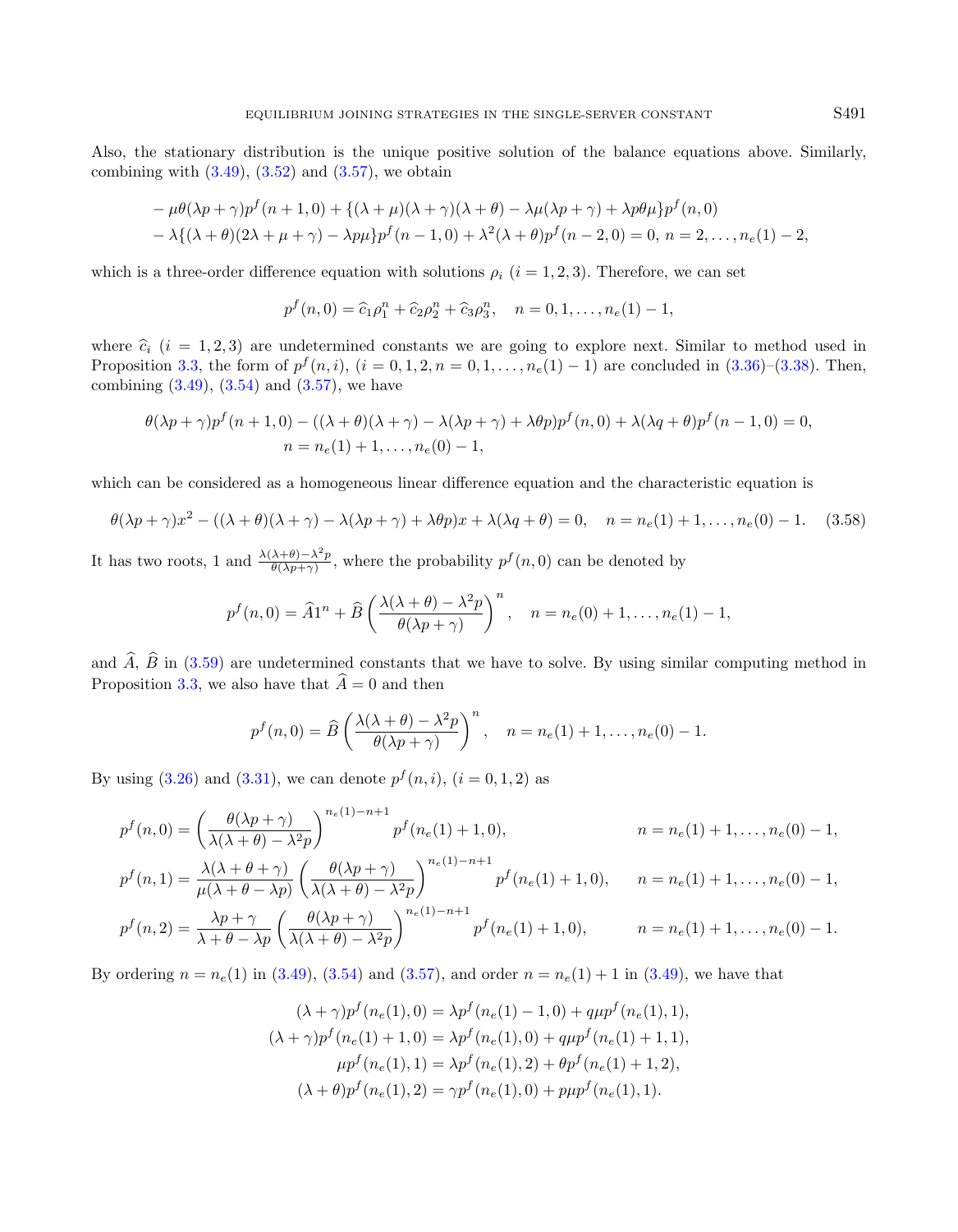We denote  $p^f(n_e(1) + 1, 1) = h$  and solved that

$$
p^f(n_e(1),0) = \frac{\lambda(\lambda + \theta - \lambda p)}{\theta(\lambda p + \gamma)} p^f(n_e(1) - 1,0),
$$
  
\n
$$
p^f(n_e(1),1) = \frac{\lambda^2(\lambda + \theta + \gamma)}{\mu\theta(\lambda p + \gamma)} p^f(n_e(1) - 1,0),
$$
  
\n
$$
p^f(n_e(1),2) = \frac{\lambda}{\theta} p^f(n_e(1) - 1,0),
$$
  
\n
$$
h = \frac{\lambda^3(\lambda + \theta - \lambda p)(\lambda + \theta + \gamma)}{\mu\theta^2(\lambda p + \gamma)^2} p^f(n_e(1) - 1,0).
$$

Finally, the probability  $p^f(n_e(0), i)$ ,  $(i = 0, 1, 2)$  were solved by considering  $(3.50)$ ,  $(3.55)$  and  $(3.57)$ . By putting  $(3.36)$ – $(3.38)$  in equations  $(3.48)$ ,  $(3.51)$  and  $(3.56)$ , where

<span id="page-11-1"></span><span id="page-11-0"></span>
$$
\sum_{i=1}^{3} \frac{\lambda \hat{c}_i}{\rho_i} = 0,
$$
\n(3.59)

$$
\sum_{i=1}^{3} \left\{ \frac{\lambda [(\lambda + \gamma)\rho_i - \lambda]}{q\mu \rho_i^2} \right\} \hat{c}_i = 0,
$$
\n(3.60)

<span id="page-11-2"></span>
$$
\sum_{i=1}^{3} \left\{ \frac{(\lambda + \gamma)\rho_i - \lambda}{q\mu \rho_i} \left[ \frac{\lambda(\lambda + \mu)\rho_i - \lambda^2}{(\lambda + \theta \rho_i)\rho_i} - p\mu \right] - \gamma \right\} \hat{c}_i = 0.
$$
 (3.61)

The constants  $\hat{c}_i$  should be solved along with any two equations among  $(3.59)-(3.61)$  $(3.59)-(3.61)$  $(3.59)-(3.61)$  and the normalization condition  $\sum_{ }^{2}$  $i=0$  $\sum_{n=0}^{n_e(0)}$  $\sum_{n=0}$   $p^f(n,i) = 1$ . Then we summarize all the probabilities in [\(3.36\)](#page-8-3)–[\(3.47\)](#page-9-9). We also give some numerical results in tabular below with the state probabilities obtained in Proposition [3.4.](#page-8-5)

- <span id="page-11-3"></span>– When  $n_e(0) = n_e(1)$ , the state transition diagram of this case is the same as the almost observable case we are going to discuss next, thus we omit the calculation process of the stationary distribution here. Since the balking probabilities are  $p^f(n_e(1), 1) + \sum_{n_e(1)}^{n_e(1)}$  $n=n_e(0)$  $p^f(n,0)$  and  $p^f(n_e(0),0) + \sum_{k=0}^{n_e(0)}$  $n=n_e(1)$  $p^f(n,1)$  in the first two cases respectively, the corresponding social benefits when all follow the pair of thresholds  $(n_e(0), n_e(1))$ are given as
- If  $n_e(0) < n_e(1)$

$$
S_{\rm soc}^f = \lambda R \left( 1 - p^f(n_e(1), 1) - \sum_{n=n_e(0)}^{n_e(1)} p^f(n, 0) \right) - C \sum_{n=0}^{n_e(1)} n(p^f(n, 0) + p^f(n, 1) + p^f(n, 2)), \tag{3.62}
$$

where  $p^{f}(n, i)$   $(i = 0, 1, 2)$  in  $(3.62)$  are given by  $(3.26)$ – $(3.22)$ ; – If  $n_e(0) > n_e(1)$ 

$$
S_{\rm soc}^f = \lambda R \left( 1 - p^f(n_e(0), 0) - \sum_{n=n_e(1)}^{n_e(0)} p^f(n, 1) \right) - C \sum_{n=0}^{n_e(0)} n(p^f(n, 0) + p^f(n, 1) + p^f(n, 2)), \tag{3.63}
$$

where  $p^{f}(n, i)$   $(i = 0, 1, 2)$  in  $(3.63)$  are given by  $(3.48)$ – $(3.57)$ ;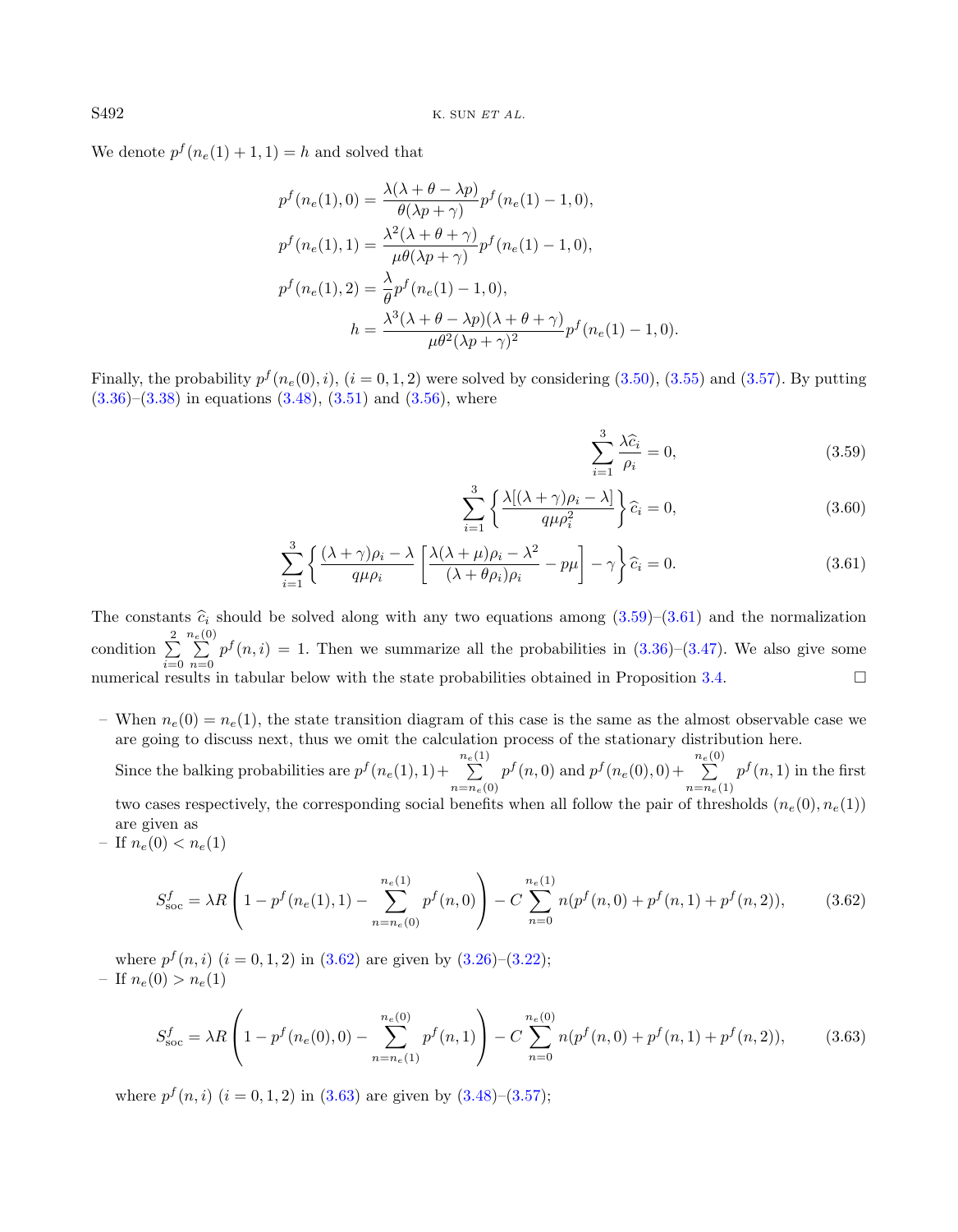$-$  If  $n_e(0) = n_e(1) = n^*$ 

<span id="page-12-0"></span>
$$
S_{\text{soc}}^f = \lambda R(1 - p^f(n^*, 1) - p^f(n^*, 0)) - C \sum_{n=0}^{n^*} n(p^f(n, 0) + p^f(n, 1) + p^f(n, 2)),\tag{3.64}
$$

where  $p^f(n, i)$   $(i = 0, 1, 2)$  in  $(3.64)$  can be solved in the almost observable case.

#### 3.2. Almost observable queue

Now we turn to the case where blocked customers can only observe the number of customers in the orbit upon arrivals. The state transition diagram is depicted in Figure [4.](#page-13-0) We explore the corresponding equilibrium strategy and investigate that it is a pure threshold strategy. Therefore, it is necessary to solve the stationary distribution in this system when all blocked ones follow the given threshold strategy. The results are summarized in the following (see Tab. [2\)](#page-8-1).

<span id="page-12-7"></span>**Theorem 3.5.** In the almost observable  $M/M/1$  constant retrial queue with Bernoulli vacations, where all blocked customers follow the strategy "joining the system if  $N(t) \leq n_e - 1$  and balking otherwise", the stationary distribution  $(p^{a}(n, i) : (n, i) \in \{0, 1, 2, ..., n_{e}\} \times \{0, 1, 2\})$  are given as

$$
p^{a}(n,0) = c_1 \rho_1^{n} + c_2 \rho_2^{n} + c_3 \rho_3^{n}, \qquad n = 0, 1, ..., n_e - 1,
$$
 (3.65)

$$
p^{a}(n,1) = \nu_{1}\rho_{1}^{n} + \nu_{2}\rho_{2}^{n} + \nu_{3}\rho_{3}^{n},
$$
\n
$$
n = 0, 1, ..., n_{e} - 1,
$$
\n(3.66)

$$
p^{a}(n,2) = \omega_{1}\rho_{1}^{n} + \omega_{2}\rho_{2}^{n} + \omega_{3}\rho_{3}^{n},
$$
\n
$$
n = 0, 1, ..., n_{e} - 1,
$$
\n(3.67)

$$
p^{a}(n_e, 0) = \frac{\lambda}{\gamma} \left[ \left( 1 + \frac{\lambda q}{\theta} \right) \sum_{i=1}^{3} c_i \rho_i^{n_e - 1} + \left( q + \frac{\lambda q}{\theta} \right) \sum_{i=1}^{3} \nu_i \rho^{n_e - 1} \right],
$$
\n(3.68)

$$
p^{a}(n_{e}, 1) = \frac{\lambda}{\theta\mu} \left[ \lambda \sum_{i=1}^{3} c_{i} \rho_{i}^{n_{e}-1} + (\lambda + \theta) \sum_{i=1}^{3} \nu_{i} \rho_{i}^{n_{e}-1} \right],
$$
\n(3.69)

$$
p^{a}(n_{e}, 2) = \frac{\lambda}{\theta} \left[ \sum_{i=1}^{3} c_{i} \rho_{i}^{n_{e}-1} + \sum_{i=1}^{3} \nu_{i} \rho_{i}^{n_{e}-1} \right],
$$
\n(3.70)

where

<span id="page-12-6"></span>
$$
\nu_{i} = \frac{(\lambda + \gamma)\rho_{i} - \lambda}{q\mu\rho_{i}} c_{i},
$$
\n
$$
\omega_{i} = \frac{(\lambda + \mu)\rho_{i} - \lambda}{(\lambda + \theta\rho_{i})\rho_{i}} \nu_{i},
$$
\n
$$
a = -\frac{(\lambda + \mu)(\lambda + \gamma)(\lambda + \theta) - \lambda\mu(\lambda p + \gamma) + \lambda p\theta\mu}{\mu\theta(\lambda p + \gamma)},
$$
\n
$$
b = \frac{\lambda\{(\lambda + \theta)(2\lambda + \mu + \gamma) - \lambda p\mu\}}{\mu\theta(\lambda p + \gamma)},
$$
\n
$$
c = -\frac{\lambda^{2}(\lambda + \theta)}{\mu\theta(\lambda p + \gamma)}.
$$

The coefficient  $c_i$  (i = 1, 2, 3) were solved by using normalization condition and  $\rho_i$  (i = 1, 2, 3) are three roots of equation  $x^3 + ax^2 + bx + c = 0$ .

*Proof.* According to Figure [4,](#page-13-0) the stationary distribution  $(p(n, i): (n, i) \in \{0, 1, 2, \ldots, n_e\} \times \{0, 1, 2\})$  were determined by balance equations:

$$
(\lambda + \gamma)p^{a}(0,0) = q\mu p^{a}(0,1), \tag{3.71}
$$

<span id="page-12-5"></span><span id="page-12-4"></span><span id="page-12-3"></span><span id="page-12-2"></span><span id="page-12-1"></span>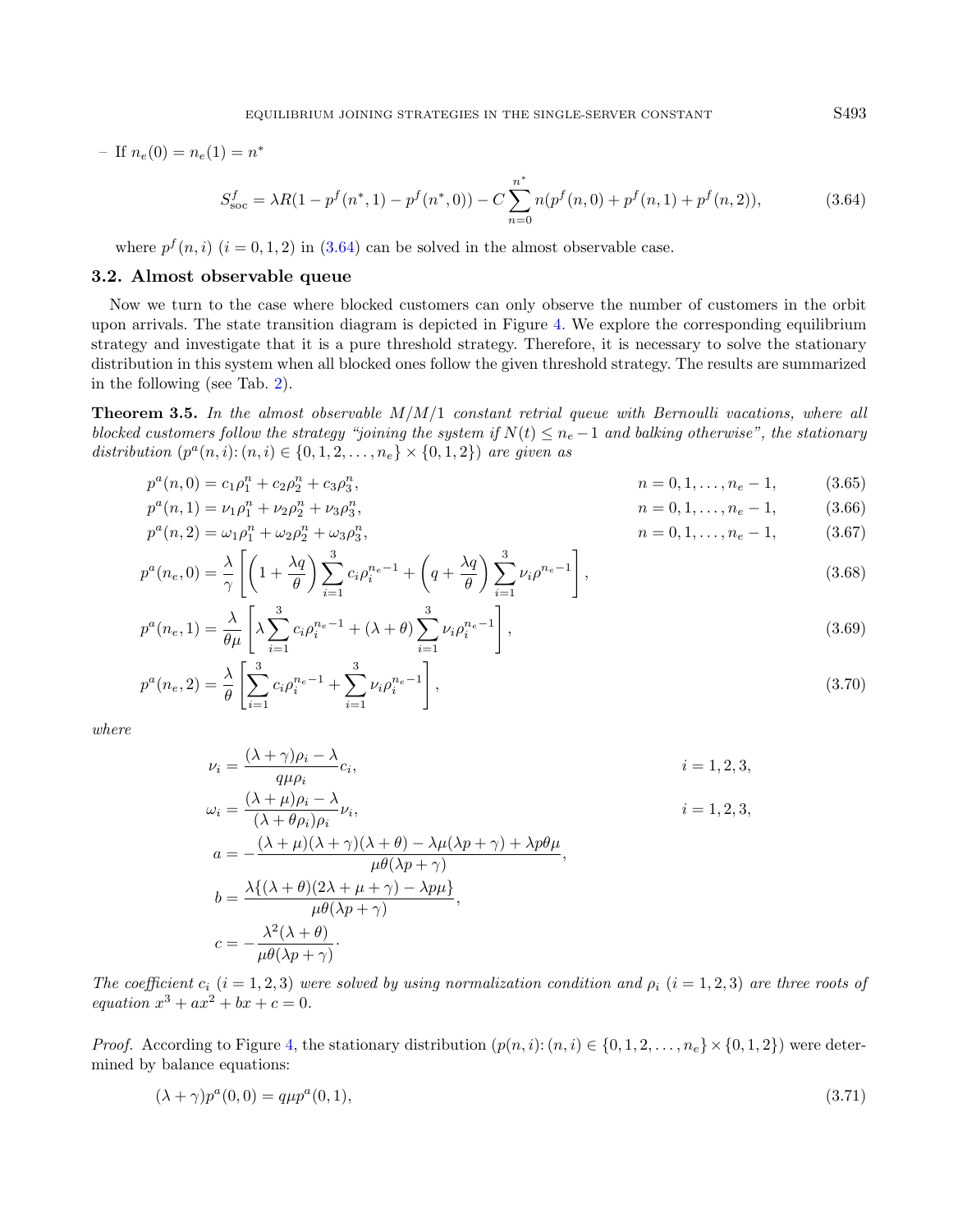<span id="page-13-0"></span>

<span id="page-13-10"></span><span id="page-13-9"></span><span id="page-13-8"></span><span id="page-13-7"></span><span id="page-13-3"></span><span id="page-13-2"></span><span id="page-13-1"></span>FIGURE 4. Transition rate diagram of the almost observable case.

$$
(\lambda + \gamma)p^{a}(n,0) = \lambda p^{a}(n-1,0) + q\mu p^{a}(n,1),
$$
  
\n
$$
n = 1,2,...,n_{e} - 1,
$$
\n(3.72)

$$
\gamma p^{a}(n_{e}, 0) = \lambda p^{a}(n_{e} - 1, 0) + q\mu p^{a}(n_{e}, 1),
$$
\n
$$
(\lambda + \mu)p^{a}(0, 1) = \lambda p^{a}(0, 2) + \theta p^{a}(1, 2),
$$
\n(3.73)\n(3.74)

$$
(\lambda + \mu)p^{a}(n, 1) = \lambda p^{a}(n - 1, 1) + \lambda p^{a}(n, 2) + \theta p^{a}(n + 1, 2), \qquad n = 1, 2, \dots, n_e - 1,
$$
\n(3.75)

<span id="page-13-4"></span>
$$
\mu p^{a}(n_e, 1) = \lambda p^{a}(n_e - 1, 1) + \lambda p^{a}(n_e, 2), \qquad (3.76)
$$

$$
\lambda p^{a}(0,2) = \gamma p^{a}(0,0) + p\mu p^{a}(0,1),
$$
\n
$$
(3.77)
$$
\n
$$
+ \theta \ln^{a}(p,2) = \gamma p^{a}(p,0) + p\mu p^{a}(p,1)
$$
\n
$$
p = 1.2 \qquad p \tag{3.78}
$$

$$
(\lambda + \theta)p^{a}(n, 2) = \gamma p^{a}(n, 0) + p\mu p^{a}(n, 1), \qquad n = 1, 2, \dots, n_e.
$$
\n(3.78)

<span id="page-13-5"></span>Combining with equations  $(3.72)$ ,  $(3.75)$  and  $(3.78)$ , we get:

$$
-\mu\theta(\lambda p + \gamma)p^{a}(n+1,0) + \{(\lambda + \mu)(\lambda + \gamma)(\lambda + \theta) - \lambda\mu(\lambda p + \gamma) + \lambda p\theta\mu\}p^{a}(n,0)
$$
  

$$
-\lambda\{(\lambda + \theta)(2\lambda + \mu + \gamma) - \lambda p\mu\}p^{a}(n-1,0) + \lambda^{2}(\lambda + \theta)p^{a}(n-2,0) = 0, \quad n = 2,..., n_{e} - 2,
$$

which is a three-order difference equation with solutions  $\rho_i$  (i = 1, 2, 3). Therefore, we can set the stationary probability of  $I(t) = 0$  as

<span id="page-13-6"></span>
$$
p^{a}(n,0) = c_{1}\rho_{1}^{n} + c_{2}\rho_{2}^{n} + c_{3}\rho_{3}^{n}, \quad n = 0, 1, ..., n_{e} - 1,
$$
\n(3.79)

where  $c_i$  ( $i = 1, 2, 3$ ) are undetermined constants we are going to explore next. By plugging [\(3.79\)](#page-13-4) in [\(3.72\)](#page-13-1), we get

$$
p^{a}(n,1) = \nu_1 \rho_1^{n} + \nu_2 \rho_2^{n} + \nu_3 \rho_3^{n}, \quad n = 1, 2, ..., n_e - 1.
$$
 (3.80)

Again, by plugging equations  $(3.79)$  and  $(3.80)$  in  $(3.78)$ , we have

$$
p^{a}(n,2) = \omega_1 \rho_1^{n} + \omega_2 \rho_2^{n} + \omega_3 \rho_3^{n}, \quad n = 1, 2, ..., n_e - 1.
$$
 (3.81)

By ordering  $n = 1$  in  $(3.72)$  and using  $(3.80)$  and  $(3.81)$ , it is followed that:

$$
p^{a}(0,1) = \nu_1 + \nu_2 + \nu_3. \tag{3.82}
$$

Then the general formula of  $p^a(n, 1)$  in [\(3.66\)](#page-12-1) is obtained by combining with [\(3.80\)](#page-13-5) and the above equation. Similarly, when ordering  $n = 1$  in [\(3.78\)](#page-13-3), we get [\(3.67\)](#page-12-2) with the help of equations [\(3.79\)](#page-13-4) and [\(3.81\)](#page-13-6). The results  $(3.68)$ – $(3.70)$  are derived by using  $(3.65)$ – $(3.67)$  based on equations  $(3.73)$ ,  $(3.76)$  and  $(3.78)$ . In addition, the following equations were calculated by putting  $(3.65)-(3.67)$  $(3.65)-(3.67)$  $(3.65)-(3.67)$  in equations  $(3.71),(3.74)$  $(3.71),(3.74)$  $(3.71),(3.74)$  and  $(3.77)$ , where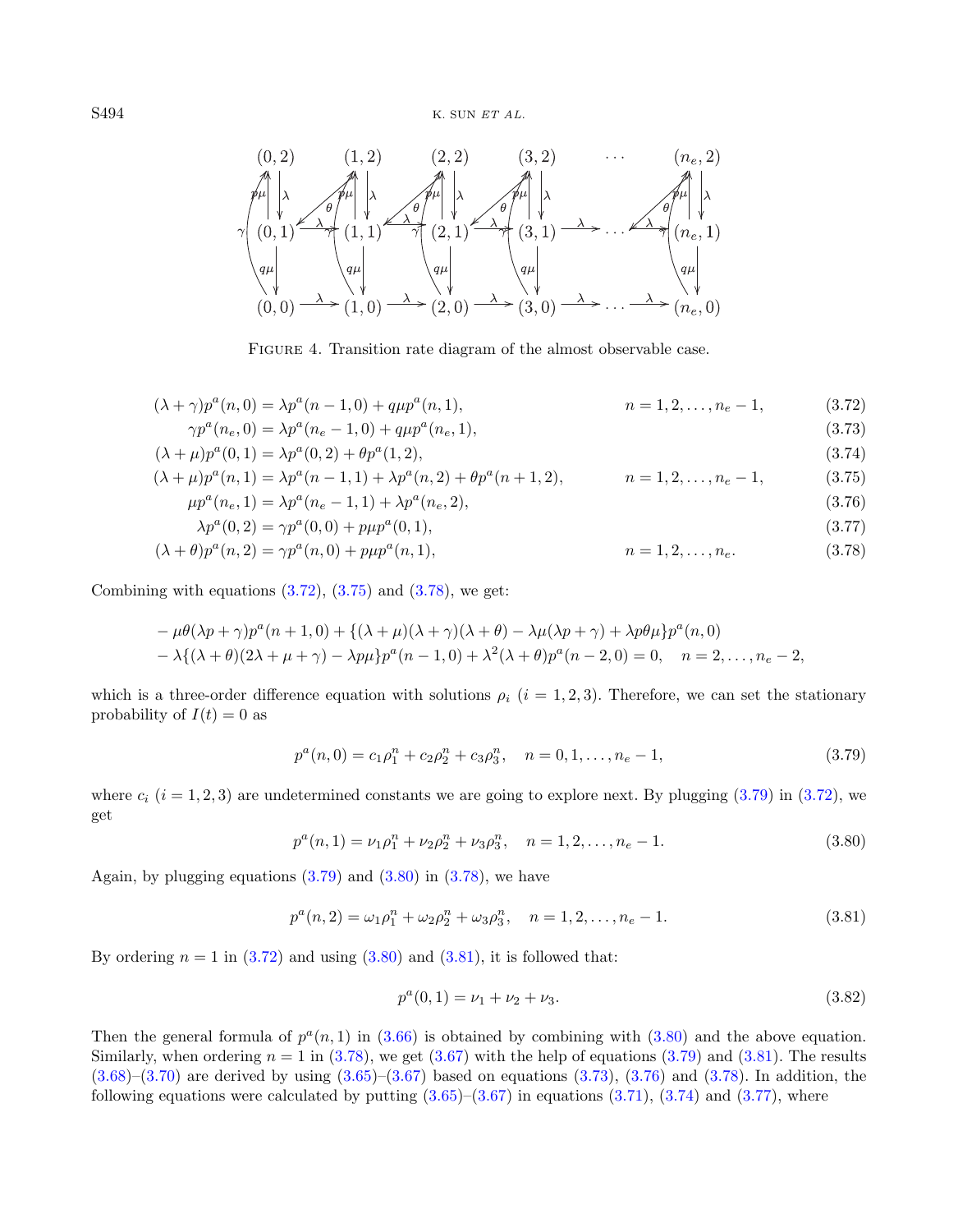| $p^a(n,i)$ 0                                                                         |                                                                                                    | 1 2 4 5 6 7 8 9 |  |  |  |  |  |
|--------------------------------------------------------------------------------------|----------------------------------------------------------------------------------------------------|-----------------|--|--|--|--|--|
| $i = 0$ 0.0028 0.0052 0.0069 0.0080 0.0088 0.0092 0.0095 0.0097 0.0098 0.0099 0.0099 |                                                                                                    |                 |  |  |  |  |  |
| $i=1$                                                                                | $0.0234$ $0.0278$ $0.0368$ $0.0473$ $0.0562$ $0.0585$ $0.0599$ $0.0609$ $0.0615$ $0.0618$ $0.0621$ |                 |  |  |  |  |  |
| $i = 2$ 0.0193 0.0234 0.0280 0.0313 0.0335 0.0350 0.0359 0.0365 0.0369 0.0371 0.0372 |                                                                                                    |                 |  |  |  |  |  |

<span id="page-14-2"></span>TABLE 3. Steady-probabilities for  $\mu = 1.2, p = 0.8, \gamma = 1.5, \lambda = 0.5, \theta = 1.5, n_e = 11$ .

<span id="page-14-4"></span><span id="page-14-3"></span><span id="page-14-1"></span><span id="page-14-0"></span>
$$
\sum_{i=1}^{3} \frac{\lambda c_i}{\rho_i} = 0,\tag{3.83}
$$

$$
\sum_{i=1}^{3} \left\{ \frac{\lambda [(\lambda + \gamma)\rho_i - \lambda]}{q\mu \rho_i^2} \right\} c_i = 0,
$$
\n(3.84)

$$
\sum_{i=1}^{3} \left\{ \frac{(\lambda + \gamma)\rho_i - \lambda}{q\mu \rho_i} \left[ \frac{\lambda(\lambda + \mu)\rho_i - \lambda^2}{(\lambda + \theta \rho_i)\rho_i} - p\mu \right] - \gamma \right\} c_i = 0.
$$
 (3.85)

The constants  $c_i$  ( $i = 1, 2, 3$ ) should be solved along with any two equations among  $(3.83)$ – $(3.85)$  and the normalization condition  $\sum_{n=1}^{\infty}$  $i=0$  $\sum_{n=1}^{\infty}$  $\sum_{n=0}^{\infty} p^a(n,i) = 1$ . Some numerical results in tabular below with the state probabilities of this case are shown in Table [3.](#page-14-2)

We then proceed to the expected utility of a joining customer when he observes  $n$  customers ahead of him in the orbit.

**Proposition 3.6.** In the almost observable  $M/M/1$  constant retrial queue with Bernoulli vacations, blocked customers all follow the threshold strategy "join the system if  $N(t) \leq n_e - 1$  and balks otherwise at time t". The utility of a joining customer when he observes n customers in the orbit is given by

<span id="page-14-5"></span>
$$
S(n) = R - C \left( \frac{[\mu \gamma + (q\mu + \gamma)(\lambda + \theta)](n+1)}{\mu \theta \gamma} + \frac{(p\mu - \gamma) \sum_{i=1}^{3} c_i \rho_i^n}{\mu \gamma \sum_{i=1}^{3} (c_i + \nu_i) \rho_i^n} + \frac{1}{\mu} \right), \quad n = 0, \dots, n_e - 1,
$$
 (3.86)

$$
S(n_e) = R - C \left( \frac{[\mu \gamma + (q\mu + \gamma)(\lambda + \theta)](n_e + 1)}{\mu \theta \gamma} + \frac{(p\mu - \gamma)p^a(n_e, 0)}{\mu \gamma(p^a(n_e, 0) + p^a(n_e, 1))} + \frac{1}{\mu} \right),
$$
\n(3.87)

where  $p^a(n_e, 0), p^a(n_e, 1)$  are given by Theorem [3.5.](#page-12-7)

*Proof.* The expected net benefit of a joining blocked customer when there are  $n$  customers before him upon arrival is

$$
S(n) = R - C\left(T(n+1) + \frac{1}{\mu}\right),
$$
\n(3.88)

where  $T(n+1) = E[S|N^- = n]$  is his mean sojourn time in the orbit given that he observes n customers upon arrival. We denote  $Pr(I^{-} = i|N^{-} = n)$  as the conditional probability that the state is  $i$   $(i = 0, 1)$  if he observes n customers in the orbit upon his arrival. Conditioning on the state of server upon his arrival and taking [\(3.2\)](#page-3-1) and [\(3.3\)](#page-3-2) into account, we obtain:

$$
T(n+1) = T(n+1,1)Pr(I^{-} = 1|N^{-} = n) + T(n+1,0)Pr(I^{-} = 0|N^{-} = n)
$$
  
=  $T(n+1,1) + \frac{p\mu - \gamma}{\mu\gamma} \times Pr(I^{-} = 0|N^{-} = n),$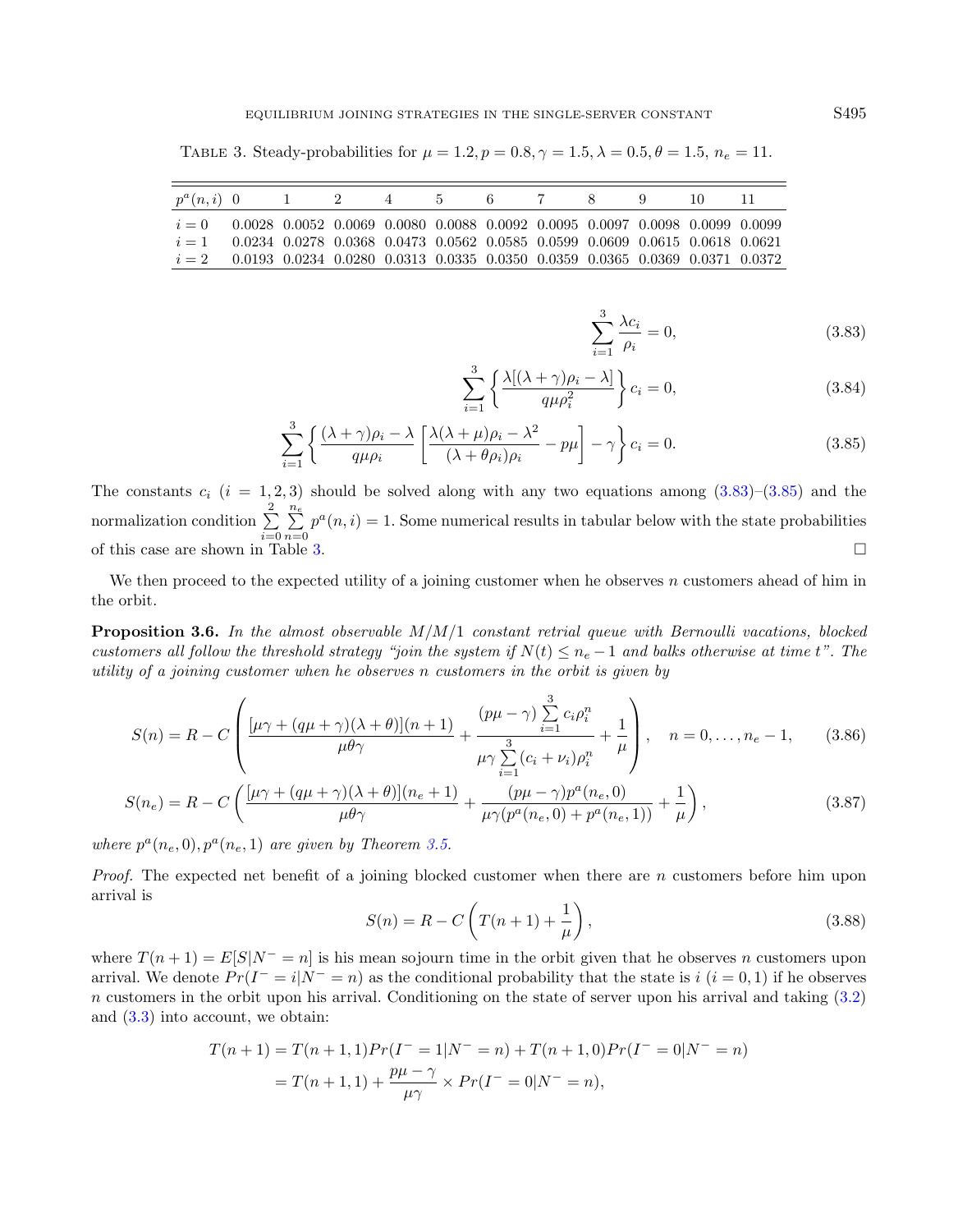where  $T(n+1,1)$  is given by  $(3.3)$ , and

<span id="page-15-5"></span><span id="page-15-1"></span><span id="page-15-0"></span>
$$
Pr(I^{-} = 0|N^{-} = n) = \frac{p^{a}(n,0)}{p^{a}(n,0) + p^{a}(n,1)}, \quad n = 0, 1, ..., n_e.
$$

Combining with the stationary probabilities obtained in Theorem [3.5,](#page-12-7) we get  $Pr(I^- = 0|N^- = n)$  (n =  $(0, 1, \ldots, n_e)$ . Hence, we have

$$
T(n+1) = \frac{[\mu\gamma + (q\mu + \gamma)(\lambda + \theta)](n+1)}{\mu\theta\gamma} + \frac{(p\mu - \gamma)\sum_{i=1}^{3} c_i \rho_i^n}{\mu\gamma \sum_{i=1}^{3} (c_i + \nu_i)\rho_i^n}, \quad n = 0, 1, ..., n_e - 1,
$$
 (3.89)

$$
T(n_e+1) = \frac{[\mu\gamma + (q\mu + \gamma)(\lambda + \theta)](n_e+1)}{\mu\theta\gamma} + \frac{(p\mu - \gamma)p^a(n_e, 0)}{\mu\gamma(p^a(n_e, 0) + p^a(n_e, 1))},
$$
(3.90)

where probabilities  $p^a(n_e, 0), p^a(n_e, 1)$  and  $p^a(n_e, 2)$  have been given in equations  $(3.68)$ – $(3.70)$ . Therefore, the corresponding expected benefit in equations [\(3.86\)](#page-14-3) and [\(3.87\)](#page-14-4) are given by plugging [\(3.89\)](#page-15-0) and [\(3.90\)](#page-15-1) in  $(3.88)$ .

What's more, if  $S(0) < 0$ , no blocked customer enters the system even if there is no customer in the orbit. So we might assume that  $S(0) > 0$ , then the equilibrium threshold strategy in the almost observable case was summarized as follows.

<span id="page-15-6"></span>**Theorem 3.7.** Define the functions  $f_1(n)$  and  $f_2(n)$  by

$$
f_1(n) = R - C \left\{ \frac{[\mu \gamma + (q\mu + \gamma)(\lambda + \theta)](n+1)}{\mu \theta \gamma} + \frac{1}{\mu} + \frac{(p\mu - \gamma) \sum_{i=1}^3 c_i \rho_i^n}{\mu \gamma \sum_{i=1}^3 (c_i + \nu_i) \rho_i^n} \right\}, \quad n = 0, 1, ..., \tag{3.91}
$$

<span id="page-15-3"></span>
$$
f_2(n) = R - C \left\{ \frac{[\mu \gamma + (q\mu + \gamma)(\lambda + \theta)](n+1)}{\mu \theta \gamma} + \frac{1}{\mu} + \frac{(p\mu - \gamma)((\lambda q + \theta)\Phi_1 + (\lambda + \theta)q\Phi_2)}{((\lambda q + \theta)\mu + \lambda \gamma)\gamma \Phi_1 + (\lambda + \theta)(q\mu + \gamma)\gamma \Phi_2} \right\},
$$
 (3.92)

<span id="page-15-4"></span>where  $\Phi_1 = \sum^3$  $\sum_{i=1}^{3} c_i \rho_i^{n-1}$  and  $\Phi_2 = \sum_{i=1}^{3}$  $\sum_{i=1}^{\infty} \nu_i \rho_i^{n-1}.$ 

By definition, we have that  $f_1(n) = S(n)$ ,  $(n = 0, 1, \ldots, n_e - 1)$  and  $f_2(n_e) = S(n_e)$ . In addition,  $S(n)$  is decreasing in n and this indicates that  $f_1(n) > f_2(n)$ , where  $n = 0, 1, \cdots$ .

Then there exists non-negative integers upper bound  $n_U$  and lower bound  $n_L$  ( $n_L \leq n_U$ ) which satisfy

<span id="page-15-2"></span>
$$
f_1(0) > f_1(1) > \dots > f_1(n_U - 1) > 0, \quad f_1(n_U) \le 0,
$$
\n(3.93)

and

$$
f_2(n_L - 1) > 0, \quad f_2(n_U) < f_2(n_U - 1) < \dots < f_2(n_L + 1) < f_2(n_L) \le 0,\tag{3.94}
$$

or

$$
0 \ge f_2(0) > \dots > f_2(n_U - 2) > f_2(n_U - 1) > f_2(n_U). \tag{3.95}
$$

In the almost observable  $M/M/1$  constant retrial queue with Bernoulli vacations, blocked customers follow the pure threshold strategy "join if  $N(t) \leq n_e - 1$  and balks otherwise at time t". Moreover, the equilibrium threshold  $n_e \in \{n_L, n_L + 1, \ldots, n_U\}.$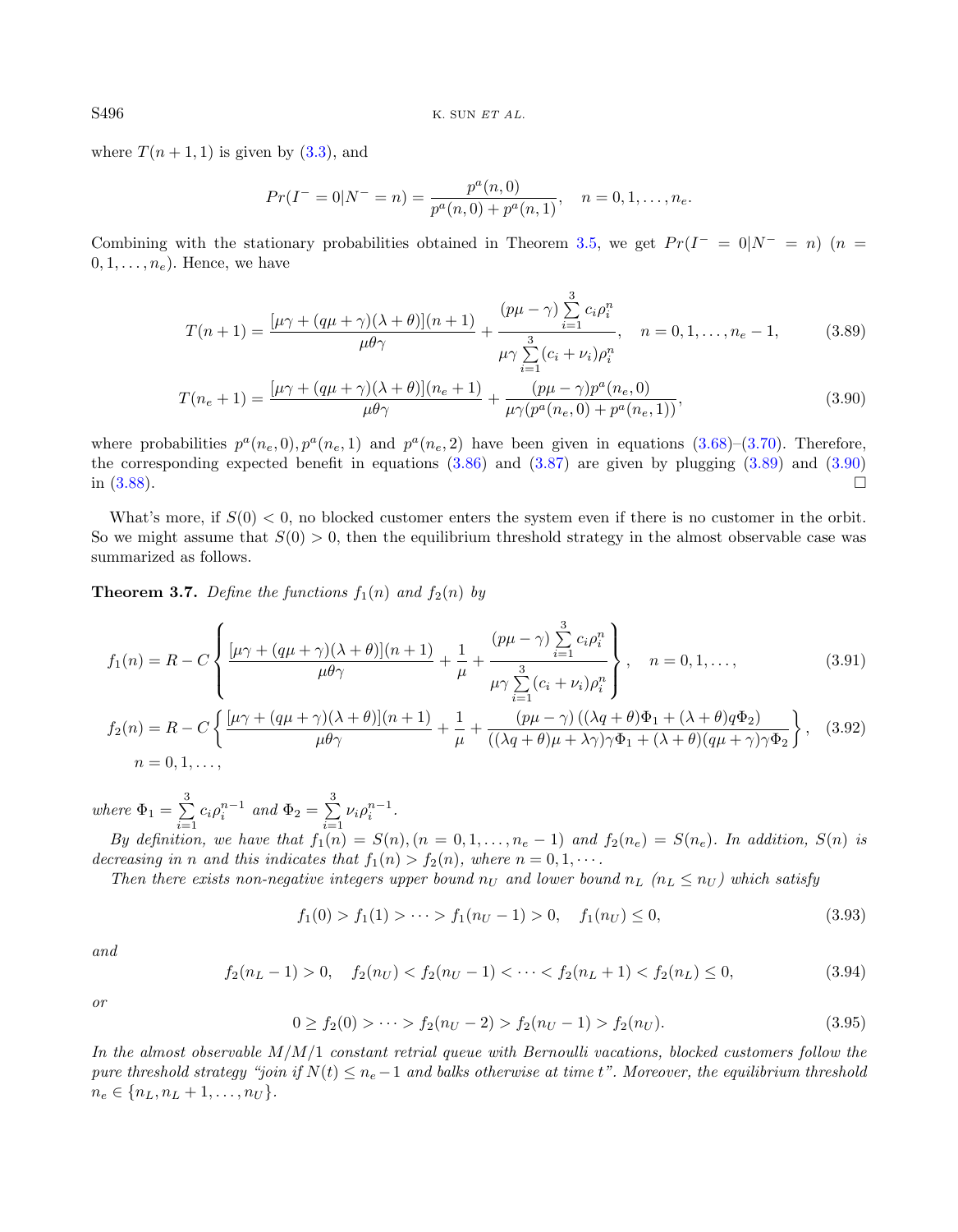*Proof.* Since we have assumed the basic condition  $S(0) > 0$  and  $f_1(n)$  decreases in n,  $f_1(0) > 0$  and  $\lim_{n \to \infty} f_1(n) =$  $-\infty$  are founded. If  $n_U$  is the first subscript of the sequence of non-positive values of  $\{f_1(n), n = 0, 1, \ldots\}$ , the condition [\(3.93\)](#page-15-2) holds. Recall that  $f_1(n) > f_2(n)$ ,  $(n = 0, 1, \ldots)$ , thus the inequality  $f_2(n_U) < f_1(n_U) \leq 0$  is established. Starting from the subscript  $n_U$  then towards to 0, and we let  $f_2(n_L - 1)$  be the first positive term of  $f_2(n)$ , that is, the condition [\(3.94\)](#page-15-3) holds. Otherwise, the values of  $f_2(n)$ ,  $(n = 0, 1, \ldots, n_U)$  are all non-positive, and this is equivalent to [\(3.95\)](#page-15-4).

Now the existence of equilibrium threshold strategy is found in the almost observable case. We consider a tagged customer while all others follow the same threshold strategy "join the system if  $N(t) \leq n_e - 1$  and balks otherwise at time t when find unavailable server" for the fixed  $n_e \in \{n_L, n_L + 1, \ldots, n_U\}$ .

- If the tagged one observes  $n \leq n_e 1$ ) customers ahead of him in the orbit, the expected benefit of joining is  $f_1(n) > 0$  and he prefers to join the system.
- If he observes  $n_e$  customers in the orbit and decides to join, the expected benefit of him is  $f_2(n_e) \leq 0$  by equations  $(3.88)$ ,  $(3.92)$ ,  $(3.94)$  and  $(3.95)$ , so in this case he prefers to balk.

 $\Box$ 

The social benefits per unit time when all blocked customers follow the pure threshold strategy  $n_e$  is

$$
S_{\rm soc}^a = \lambda R(1 - p^a(n_e, 1) - p^a(n_e, 0)) - C \sum_{n=0}^{n_e} n p^a(n),
$$

where

$$
p^{a}(n) = p^{a}(n, 1) + p^{a}(n, 0) + p^{a}(n, 2), \quad n = 1, 2, ..., n_{e},
$$

and  $p^a(n,i)$  are determined by Theorem [3.5.](#page-12-7)

Remark 3.8. The results in Theorem [3.7](#page-15-6) provide a searching method to identify the equilibrium strategy in the almost observable case. Firstly, starting from 0 to search for the first negative term in  $\{f_1(n), 0, 1, \ldots\}$ , then denote the subscript of it as  $n_U$  (upper equilibrium threshold). Besides, we compute  $f_2(n)$  from  $n_U$  to 0 until finding the first positive term of the sequences, that is  $n<sub>L</sub>$  (lower equilibrium threshold).

Remark 3.9. We prove a "Follow the crowd" (FTC) situation in this system where the joining decision of an individual is increasing with the one adopted by the others in the almost observable case. In our model, we denote the expected joining benefit of a customer under threshold  $n_e$  and observes n customers before him in the orbit is  $S_{n_e}(n)$ . Now we assume that the others adopt the threshold  $n_e + 1$ , the expected benefit  $S_{n_e+1}(n)$ is the same as  $S_{n_e}(n)$  for  $n = 0, 1, \ldots, n_e - 1$  but  $S_{n_e+1}(n_e) > S_{n_e}(n_e)$ . That is to say, a blocked customer is more likely to join if the others follow a higher threshold, *i.e.*, he follows the others' behavior.

## 4. Numerical examples

<span id="page-16-0"></span>In this section, we explore the effects of several parameters on customers' equilibrium strategies in different information levels by numerical scenarios. We show the sensitivity of equilibrium thresholds with respect to the main parameters:  $\theta$ ,  $\gamma$ ,  $\mu$  and p. Besides, it is obvious that these joining thresholds are increasing in service reward R and decreasing in unit waiting cost C. Hence in all applications, we set  $R = 25$  and  $C = 1$ .

Figures [5–](#page-17-0)[8](#page-18-0) show the variation tendency of  $n_e(0), n_e(1)$  in the fully observable case. More concretely, in Figure [5,](#page-17-0) we observe that both the thresholds  $n_e(0)$  and  $n_e(1)$  are non decreasing functions of retrial rate  $\theta$ . This is because customers in the orbit are more likely to be searched by available server with a higher retrial rate. The order  $n_e(0) \leq n_e(1)$  is found here due to the fact that  $p\mu > \gamma$  in our parameter setting, and this is corresponding with the result in Proposition [3.2.](#page-4-0) Figure [6](#page-17-1) shows the thresholds with respect to vacation rate  $\gamma$ and blocked customers prefer to join the system with a larger vacation rate  $\gamma$ , since the server can be available with a larger proportion of time and seek them. Moreover, the value of the difference  $n_e(0) - n_e(1)$  is negative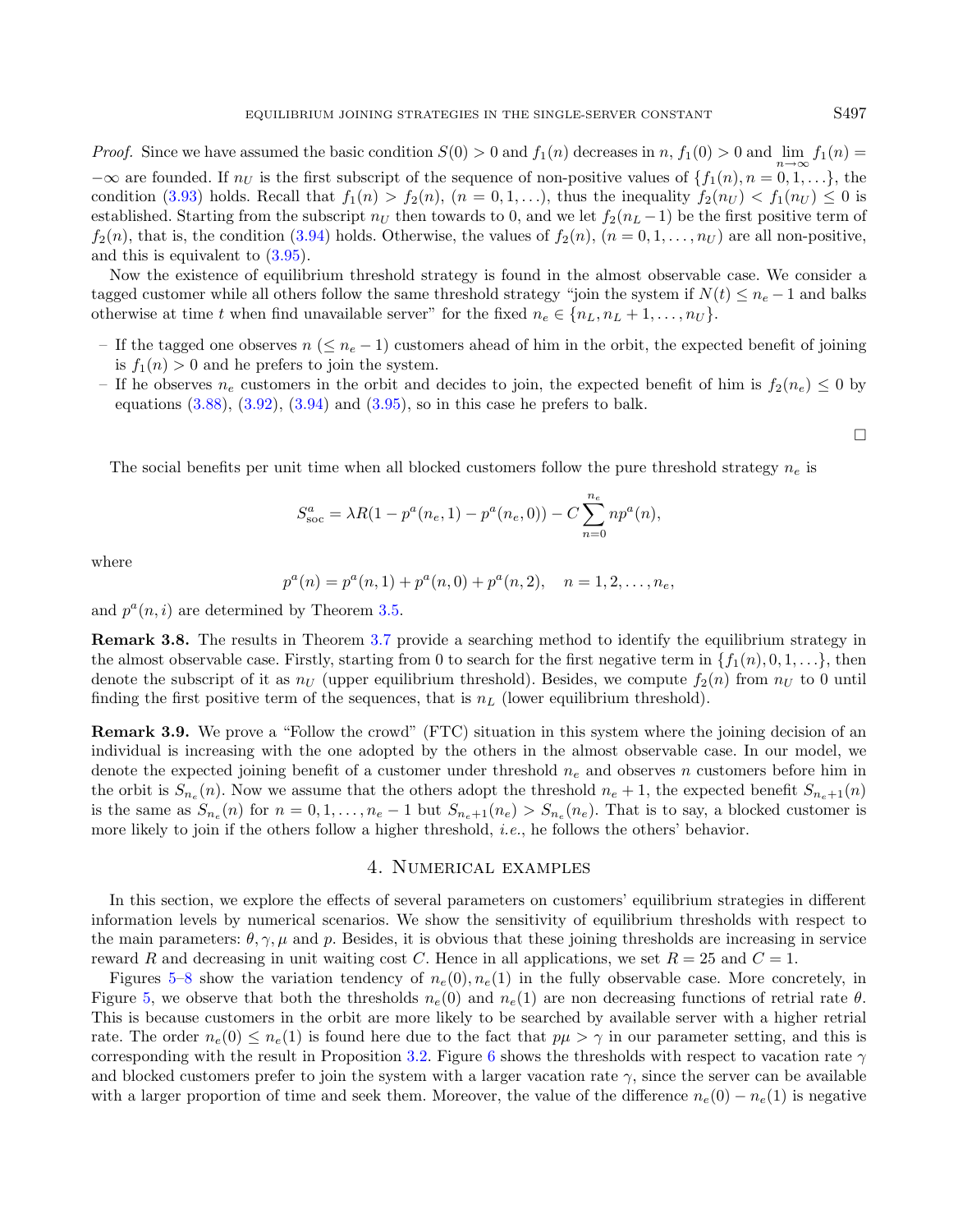<span id="page-17-0"></span>

FIGURE 5. Thresholds in the fully observable case vs.  $\theta$  for  $\lambda = 1$ ,  $\mu = 3$ ,  $\gamma = 0.5$ ,  $p = 0.8$ .

<span id="page-17-1"></span>

FIGURE 6. Thresholds in the fully observable case vs.  $\gamma$  for  $\lambda = 0.5$ ,  $\mu = 1.2$ ,  $\theta = 1.5$ ,  $p = 0.8$ .

<span id="page-17-2"></span>

FIGURE 7. Thresholds in the fully observable case vs.  $\mu$  for  $\lambda = 1, \theta = 1.5, \gamma = 1.5, p = 0.6$ .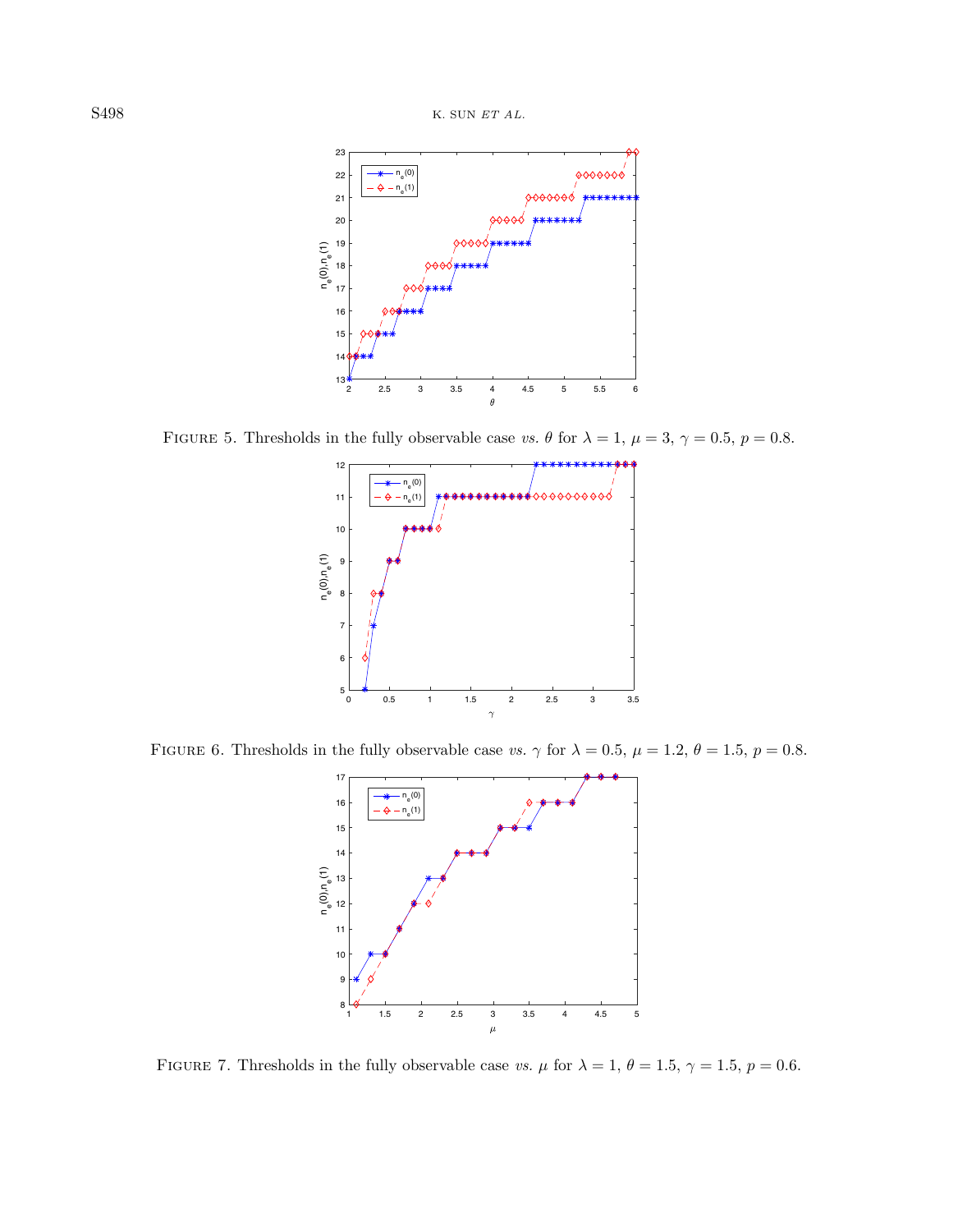<span id="page-18-0"></span>

FIGURE 8. Thresholds in the fully observable case vs. p for  $\lambda = 1$ ,  $\mu = 1.5$ ,  $\gamma = 1$ ,  $\theta = 1.5$ .

<span id="page-18-1"></span>

FIGURE 9. The value of  $n_U, n_L$  in the almost observable case with respect to  $\theta$ ,  $\lambda = 1$ ,  $\mu =$  $3,\,\gamma=0.5, p=0.8.$ 



FIGURE 10. The value of  $n_U, n_L$  in the almost observable case with respect to  $\gamma$ ,  $\lambda = 0.5$ ,  $\mu =$ 1.2,  $\theta = 1.5, p = 0.8$ .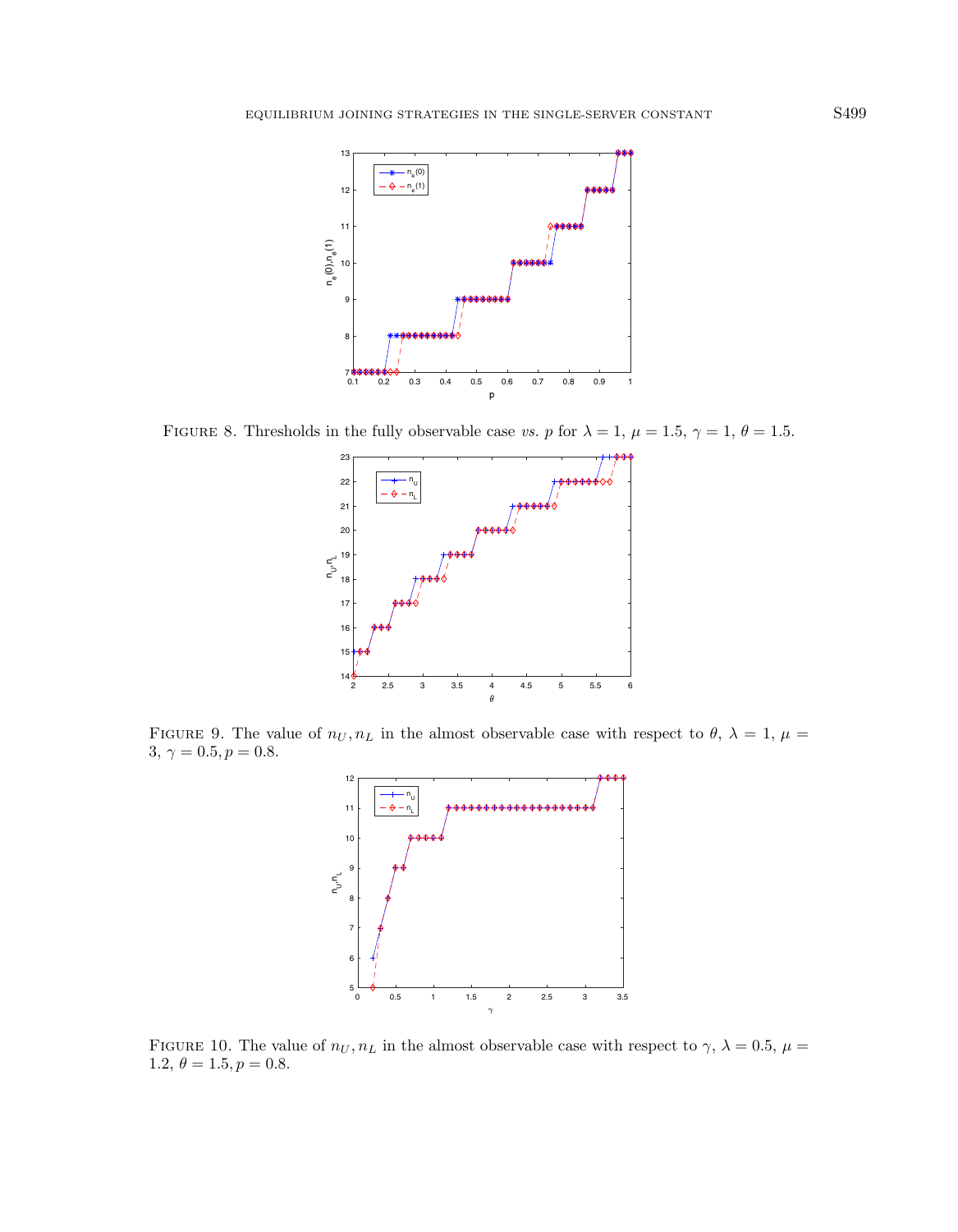

FIGURE 11. The value of  $n_U, n_L$  in the almost observable case with respect to  $\mu, \lambda = 1, \theta =$ 1.5,  $\gamma = 1.5, p = 0.6$ .

<span id="page-19-0"></span>

FIGURE 12. The value of  $n_U, n_L$  in the almost observable case with respect to p,  $\lambda = 1$ ,  $\mu =$ 1.5,  $\gamma = 1, \theta = 1.5$ .

first and then be positive which can be explained by Proposition [3.2.](#page-4-0) With the increasing of  $\gamma$ , the server under vacation is more likely to be available than a busy server, thus arrivals prefer to join the system when  $I(t) = 0$ later. The numerical examples shown in Figure [7](#page-17-2) indicates that customers' joining willingness increase in service rate  $\mu$ . For a relatively small  $\mu$  which satisfies  $p\mu \leq \gamma$ , we have  $n_e(0) \geq n_e(1)$ , to the contrary,  $n_e(0) < n_e(1)$ for a larger  $\mu$ . Finally, in Figure [8,](#page-18-0) the thresholds vary with the parameter  $p$  (the probability that the server remains available after a service completion). Similarly, customers in the orbit are more likely be searched with a larger p and the order of the two thresholds can be also explained by Proposition [3.2.](#page-4-0)

Figures [9](#page-18-1)[–12](#page-19-0) show the variation tendency of the upper and lower bounds of the threshold  $n_e$ :  $n_U$  and  $n_L$ in the almost observable case. In all figures, we observe that  $n_L \leq n_U$ . By comparing the thresholds under two information cases with same parameters, we find that the thresholds in the almost observable case in the middle range of the two thresholds in the fully observable case. That is to say,  $\min\{n_e(0), n_e(1)\} \leq n_L \leq n_U \leq$  $\max\{n_e(0), n_e(1)\}\$  holds in our model. What's more, the variation tendency can be explained similarly with these in the fully observable case.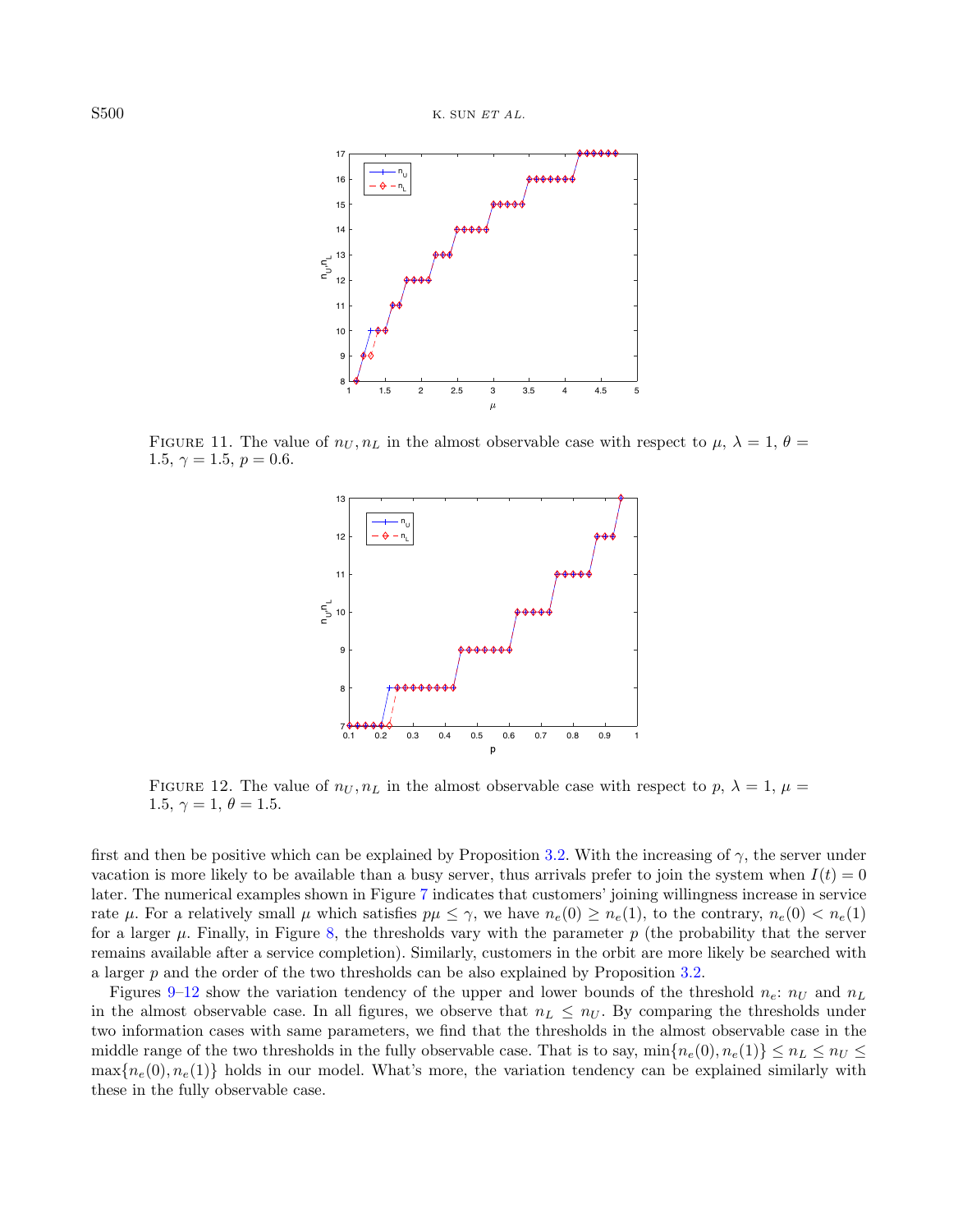#### 5. Conclusions

<span id="page-20-20"></span><span id="page-20-9"></span>In this paper, we analyzed blocked customers' equilibrium joining behavior in a single-server constant retrial queue with Bernoulli vacations, where arrivals can observe the number of customers in the orbit. The blocked customers in the orbit was searched by the server according to their arrivals order when the server is idle. Accordingly, we obtained the threshold equilibrium strategies of blocked customers in different information levels. In the majority of queueing studies with vacations, customers are more willing to join the system when server is busy than it is under vacation, while in this paper, there exists a trade-off between the two states due to the existence of Bernoulli schedule. We found that they only care about the server's transfer rate of being available. To the best of authors' knowledge, this is the first work that studies customers' equilibrium behavior in constant retrial queueing systems with Bernoulli vacations based on game theory. The influences of some important parameters on the equilibrium thresholds has been investigated extensively. In the future, the equilibrium analysis could be extended to more general situations with Bernoulli schedule, such as the  $M/G/1$ retrial queueing system, a same model with finite buffer in the orbit, or a similar model but with a general searching time distribution.

<span id="page-20-19"></span><span id="page-20-18"></span><span id="page-20-5"></span><span id="page-20-2"></span><span id="page-20-1"></span>Acknowledgements. This work was supported in part by the National Natural Science Foundation of China (Grant Nos. 71871008, 71571014) and the Fundamental Research Funds for the Central Universities (No. 2019YJS196).

#### **REFERENCES**

- <span id="page-20-17"></span><span id="page-20-6"></span><span id="page-20-0"></span>[1] J.R. Artalejo, A. Gómez-Corral and M.F. Neuts, Analysis of multiserver queues with constant retrial rate. Eur. J. Oper. Res. 135 (2001) 569–581.
- <span id="page-20-8"></span><span id="page-20-7"></span>[2] K. Avrachenkov and U. Yechiali, Retrial networks with finite buffers and their application to internet data traffic. Prob. Eng. Inf. Sci. 22 (2008) 519–536.
- <span id="page-20-4"></span>[3] K. Avrachenkov and U. Yechiali, On tandem blocking queues with a common retrial queue. Comput. Oper. Res. 37 (2010) 1174–1180.
- <span id="page-20-3"></span>[4] A. Burnetas and A. Economou, Equilibrium customer strategies in a single server Markovian queue with setup times. Queueing Syst. 56 (2007) 213–228.
- <span id="page-20-10"></span>[5] J.W. Cohen, Basic problems of telephone traffic theory and the influence of repeated calls. Philips Telecommun. Rev. 18 (1957) 49–100.
- <span id="page-20-14"></span>[6] A. Economou and S. Kanta, Equilibrium balking strategies in the observable single-server queue with breakdowns and repairs. Oper. Res. Lett. 36 (1957) 696–699.
- <span id="page-20-11"></span>[7] A. Economou and S. Kanta, Equilibrium customer strategies and social-profit maximization in the single-server constant retrial queue. Naval Res. Logist. 58 (2011) 107–122.
- <span id="page-20-15"></span>[8] N.M. Edelson and K. Hildebrand, Congestion tolls for Poisson queuing processes. Econometrica 43 (1975) 81–92.
- [9] G. Falin, A survey of retrial queues. Queueing Syst.  $7$  (1990) 127–167.
- <span id="page-20-12"></span>[10] G.I. Falin and J.G. Templeton, Retrial Queues. Chapman and Hall, London (1997).
- <span id="page-20-13"></span>[11] G. Fayolle, A simple telephone exchange with delayed feedbacks. Proceeding of the International Seminar on Teletraffic Analysis and Computer Performance Evaluation, Amsterdam (1986) 245–253.
- <span id="page-20-16"></span>[12] R. Hassin, Rational Queueing. Chapman & Hall/CRC Series in Operations Research (2016).
- [13] R. Hassin and M. Haviv, To Queue or Not to Queue: Equilibrium Behavior in Queueing Systems. Kluwer Academic Publishers, Netherlands (2003).
- [14] J. Keilson and L.D. Servi, Oscillating random walk models for GI/G/1 vacation systems with Bernoulli schedules. J. Appl. Prob. 23 (1986) 790-802.
- [15] B.K. Kumar and D. Arivudainambi, The M/G/1 retrial queue with Bernoulli schedules and general retrial times. Comput. Math. Appl. 43 (2002) 15–30.
- [16] B.K. Kumar and S.P. Madheswari, Analysis of an M/M/N queue with Bernoulli service schedule. Int. J. Oper. Res. 5 (2009) 48–72.
- [17] B.K. Kumar, D. Arivudainambi and A. Vijayakumar, On the  $M(x)/G/1$  retrial queue with Bernoulli schedules and general retrial times. Asia-Pac. J. Oper. Res. 19 (2002) 177.
- [18] B.K. Kumar, R. Rukmani and V. Thangaraj, An M/M/C retrial queueing system with Bernoulli vacations. J. Syst. Sci. Syst. Eng. 18 (2009) 222.
- [19] B.K. Kumar, R. Rukmani and S.A. Lakshmi, Performance analysis of an M/G/1 queueing system under Bernoulli vacation schedules with server setup and close down periods. Comput. Ind. Eng. 66 (2013) 1–9.
- [20] V.G. Kulkarni, A game theoretic model for two types of customer's competing for service. Oper. Res. Lett. 2 (1983) 119–122.